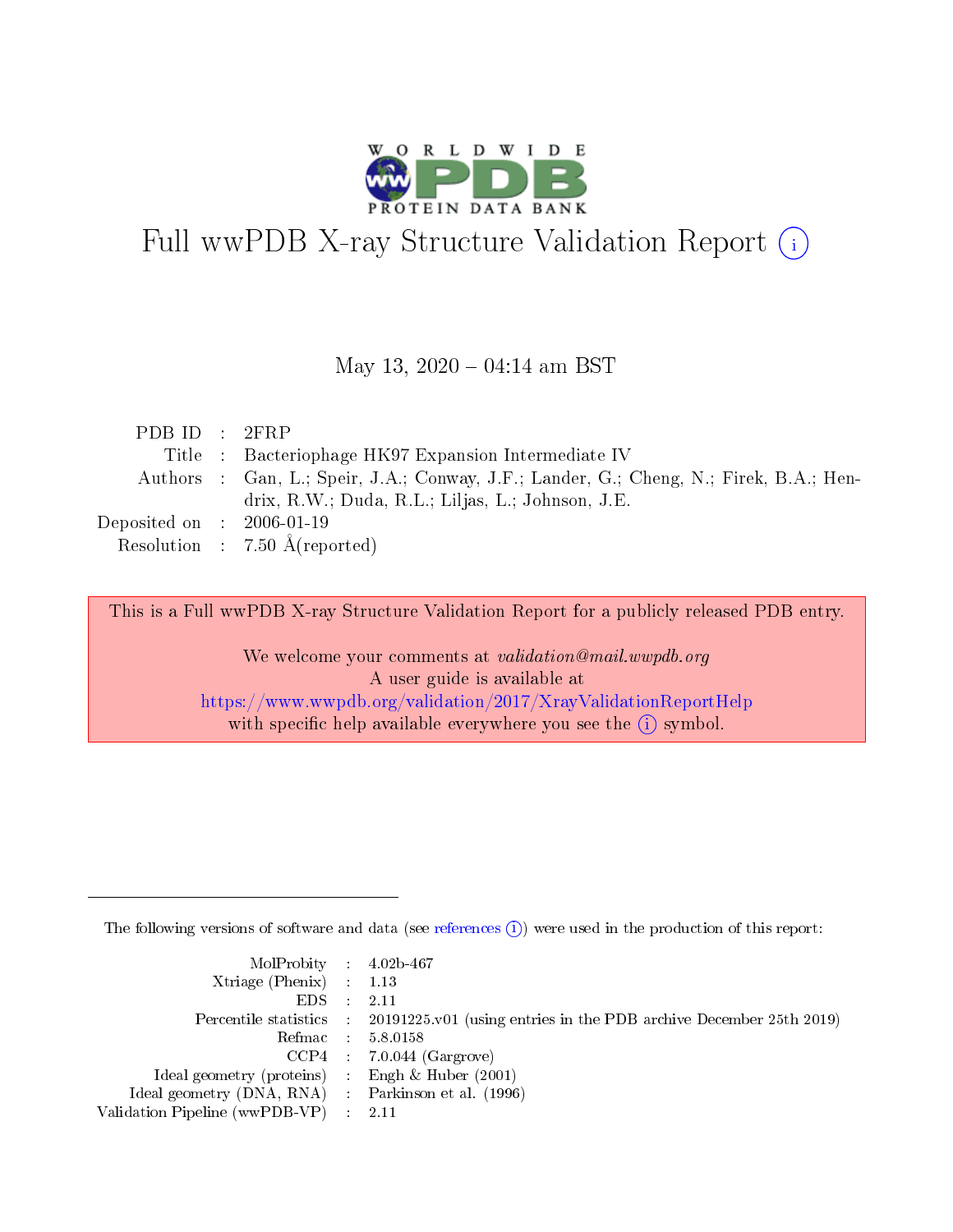# 1 [O](https://www.wwpdb.org/validation/2017/XrayValidationReportHelp#overall_quality)verall quality at a glance  $(i)$

The following experimental techniques were used to determine the structure: X-RAY DIFFRACTION

The reported resolution of this entry is 7.50 Å.

Percentile scores (ranging between 0-100) for global validation metrics of the entry are shown in the following graphic. The table shows the number of entries on which the scores are based.



| Metric                | Whole archive       | Similar resolution                                       |  |  |
|-----------------------|---------------------|----------------------------------------------------------|--|--|
|                       | (# $\rm{Entries}$ ) | $(\#\text{Entries}, \text{resolution range}(\text{\AA})$ |  |  |
| Clashscore            | 141614              | $1069(10.00-3.90)$                                       |  |  |
| Ramachandran outliers | 138981              | $1002(10.00-3.90)$                                       |  |  |
| Sidechain outliers    | 138945              | $1002(10.00-3.86)$                                       |  |  |

The table below summarises the geometric issues observed across the polymeric chains and their fit to the electron density. The red, orange, yellow and green segments on the lower bar indicate the fraction of residues that contain outliers for  $\geq=3$ , 2, 1 and 0 types of geometric quality criteria respectively. A grey segment represents the fraction of residues that are not modelled. The numeric value for each fraction is indicated below the corresponding segment, with a dot representing fractions  $\leq=5\%$ 

| Mol     | $\overline{\text{Chain}}$ | Length | Quality of chain |     |           |                                |
|---------|---------------------------|--------|------------------|-----|-----------|--------------------------------|
| T       | А                         | 282    | 70%              |     | 28%       | n e<br>$\ddot{\phantom{0}}$    |
| 1<br>Ŧ. | $\boldsymbol{B}$          | 282    | 74%              |     | 23%       | <b>Fil</b><br>$\bullet\bullet$ |
|         | $\overline{C}$            | 282    | 78%              |     | 21%       | п<br>$\bullet$                 |
|         | D                         | 282    | 76%              |     | 22%       | ٠<br>$\ddot{\phantom{0}}$      |
| 1<br>T. | E                         | 282    | 74%              |     | 25%       | m<br>$\bullet\bullet$          |
| п       | $\mathbf{F}$              | 282    | 63%              | 25% | $\bullet$ | 9%                             |
|         | G                         | 282    | 60%              | 23% | 14%<br>٠  |                                |

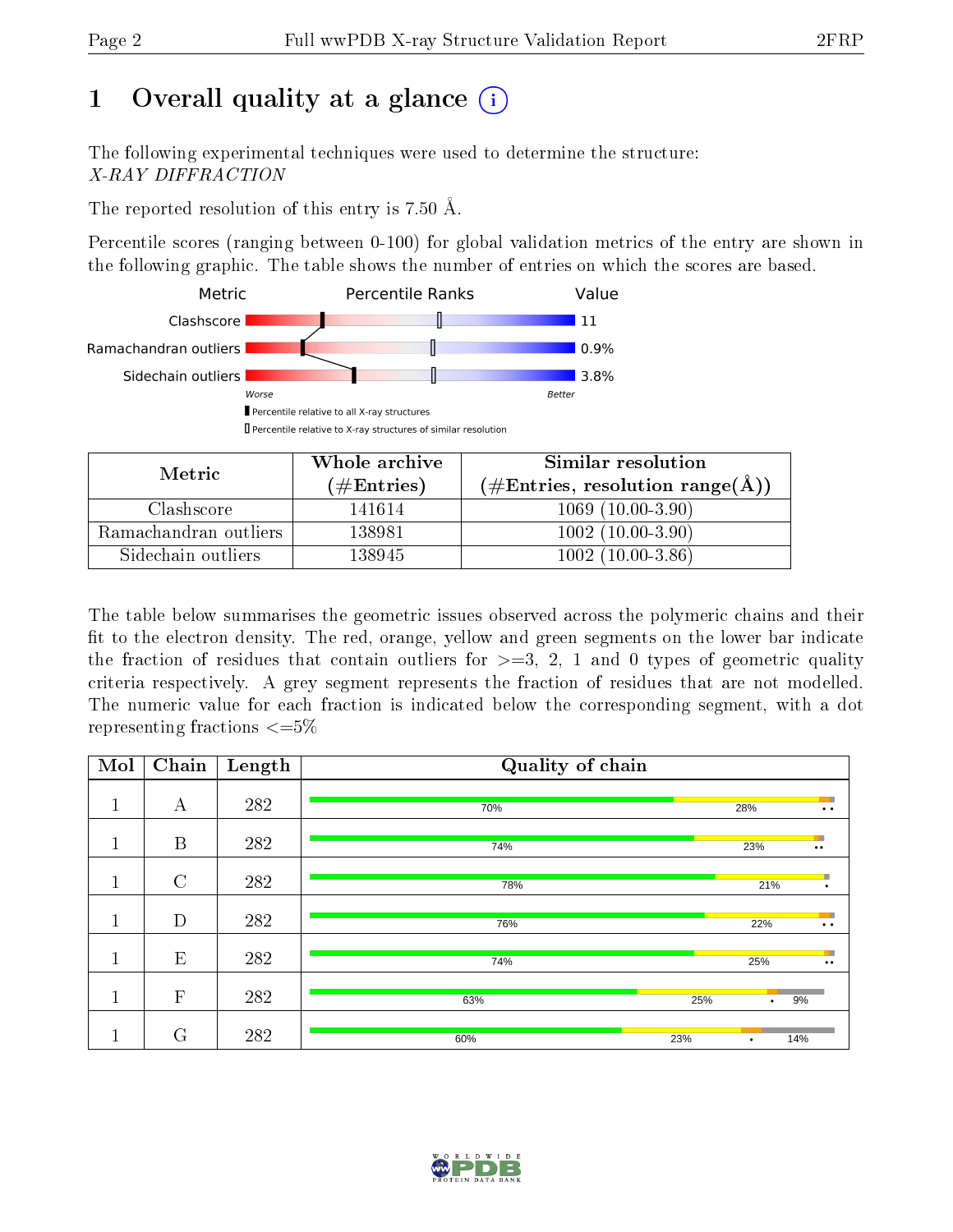# 2 Entry composition  $(i)$

There is only 1 type of molecule in this entry. The entry contains 14631 atoms, of which 0 are hydrogens and 0 are deuteriums.

In the tables below, the ZeroOcc column contains the number of atoms modelled with zero occupancy, the AltConf column contains the number of residues with at least one atom in alternate conformation and the Trace column contains the number of residues modelled with at most 2 atoms.

| Mol | Chain          | Residues |       |               | Atoms |                  |                | ZeroOcc          | AltConf        | <b>Trace</b>   |
|-----|----------------|----------|-------|---------------|-------|------------------|----------------|------------------|----------------|----------------|
| 1   | A              | 280      | Total | C             | N     | $\Omega$         | S              | $\boldsymbol{0}$ | 0              | $\theta$       |
|     |                |          | 2151  | 1344          | 375   | 422              | 10             |                  |                |                |
| 1   | B              | 280      | Total | C             | N     | $\Omega$         | S              | $\boldsymbol{0}$ | $\overline{0}$ | $\overline{0}$ |
|     |                |          | 2151  | 1344          | 375   | 422              | 10             |                  |                |                |
| 1   | $\overline{C}$ | 280      | Total | $\mathcal{C}$ | N     | $\Omega$         | S              | $\overline{0}$   | 0              | $\theta$       |
|     |                |          | 2151  | 1344          | 375   | 422              | 10             |                  |                |                |
|     | D              | 280      | Total | $\mathcal{C}$ | N     | Ω                | S              | $\overline{0}$   | 0              | $\theta$       |
|     |                |          | 2151  | 1344          | 375   | 422              | 10             |                  |                |                |
|     | E              | 280      | Total | $\Gamma$      | N     | $\left( \right)$ | S              | $\overline{0}$   | $\theta$       | $\theta$       |
|     |                |          | 2151  | 1344          | 375   | 422              | 10             |                  |                |                |
|     | $\overline{F}$ | 256      | Total | $\mathcal{C}$ | N     | $\Omega$         | S              | $\overline{0}$   | $\theta$       | $\theta$       |
|     |                |          | 1986  | 1241          | 349   | 388              | 8              |                  |                |                |
|     | G              | 243      | Total | $\subset$     | N     | $\Omega$         | $\overline{S}$ | $\overline{0}$   | $\theta$       | $\theta$       |
|     |                |          | 1890  | 1181          | 333   | 368              | 8              |                  |                |                |

Molecule 1 is a protein called Major capsid protein.

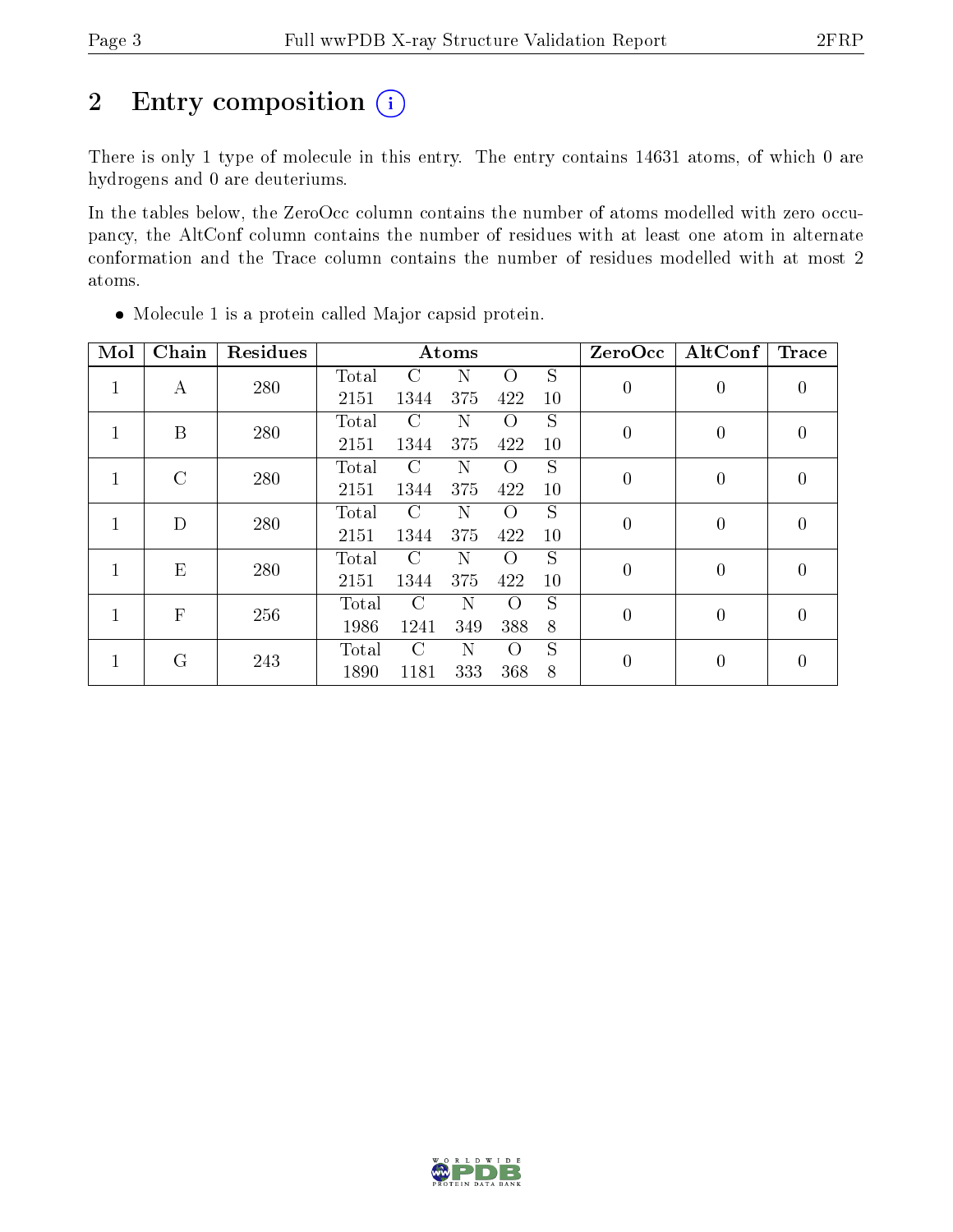# 3 Residue-property plots  $(i)$

These plots are drawn for all protein, RNA and DNA chains in the entry. The first graphic for a chain summarises the proportions of the various outlier classes displayed in the second graphic. The second graphic shows the sequence view annotated by issues in geometry. Residues are colorcoded according to the number of geometric quality criteria for which they contain at least one outlier: green  $= 0$ , yellow  $= 1$ , orange  $= 2$  and red  $= 3$  or more. Stretches of 2 or more consecutive residues without any outlier are shown as a green connector. Residues present in the sample, but not in the model, are shown in grey.



• Molecule 1: Major capsid protein

• Molecule 1: Major capsid protein

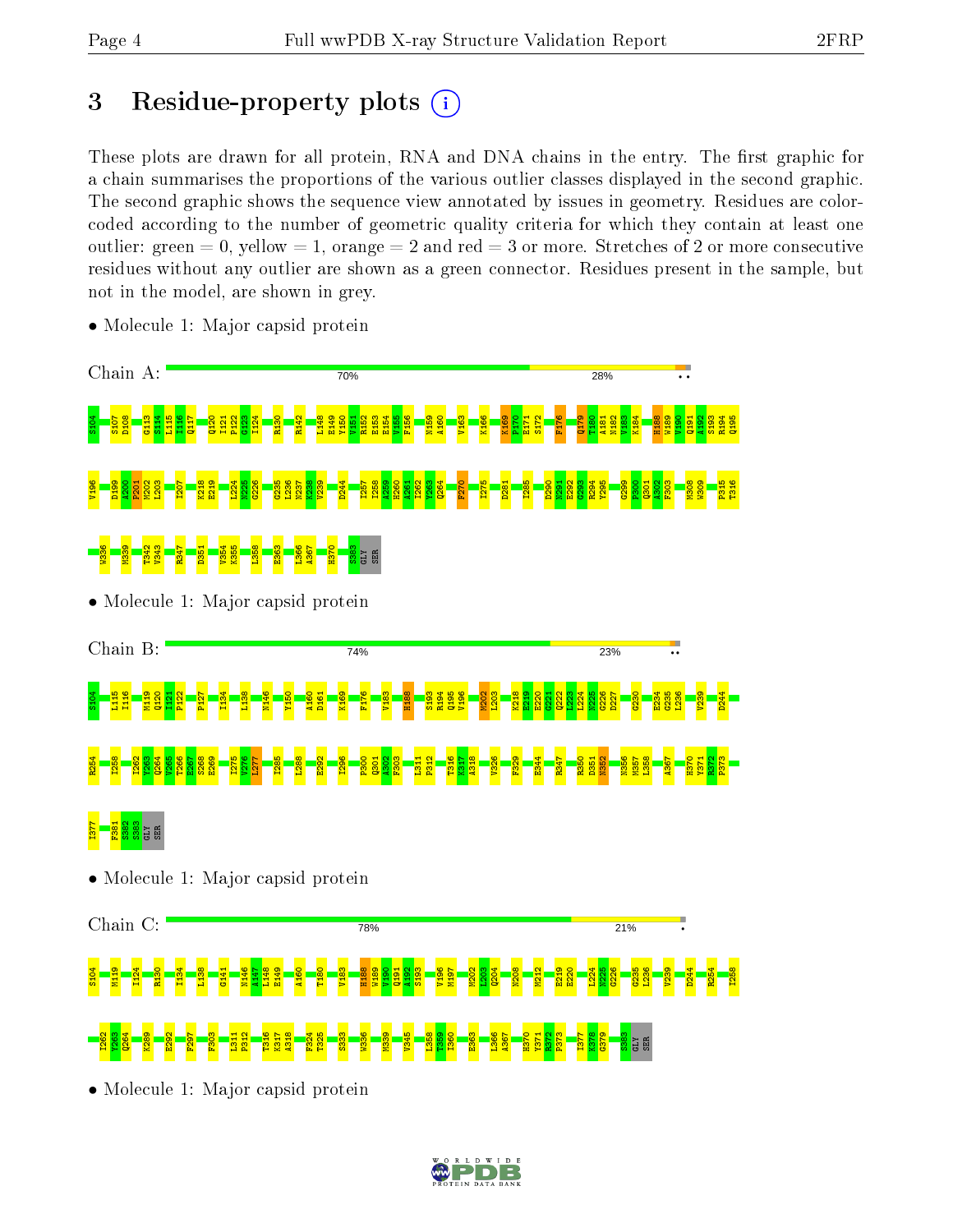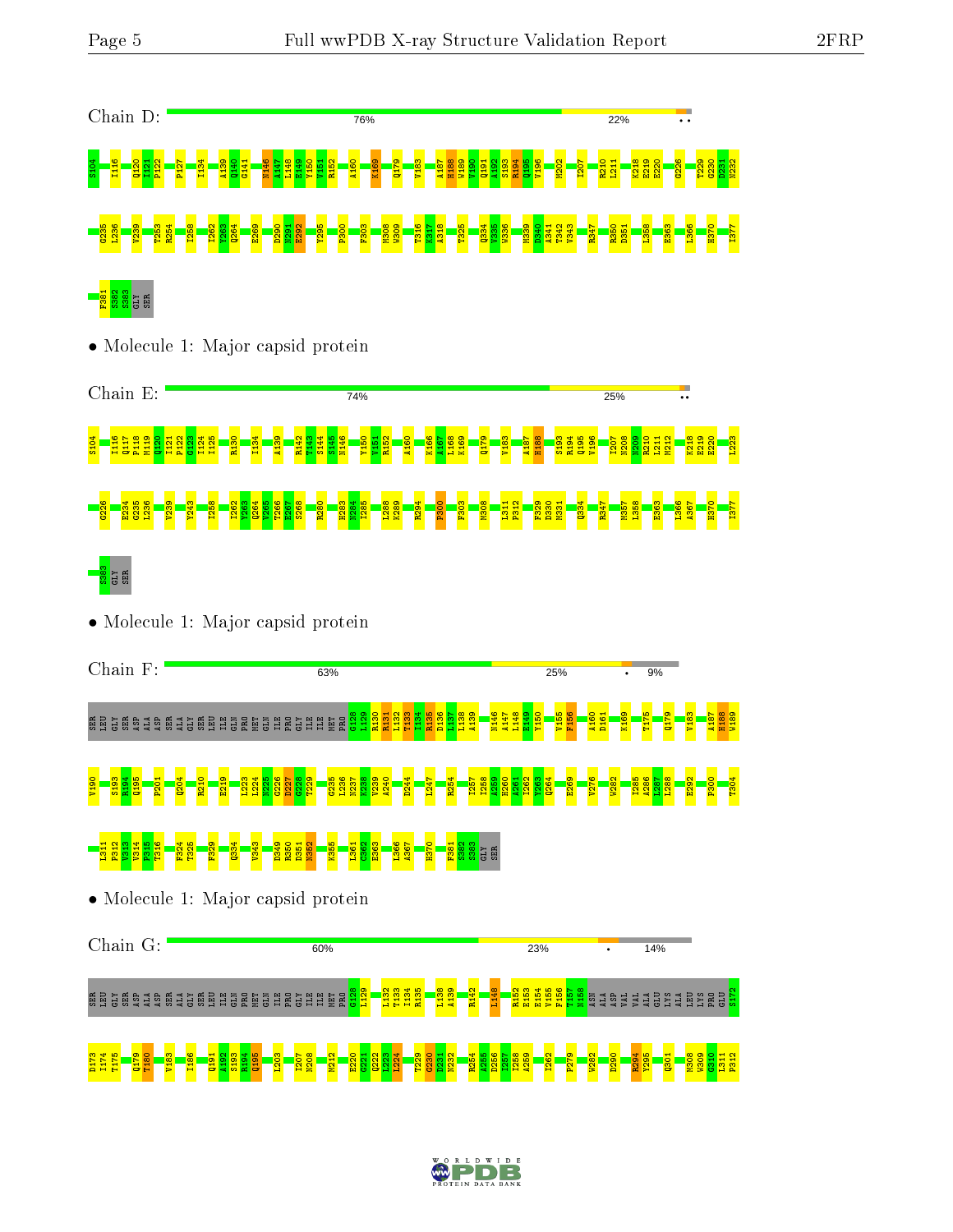# <mark>33 T316 839 T31 R318 T334 F329 S33</mark>8 E352 <mark>B358 P350 E350 E350 E350 E350 E350 E350 E35</mark><br><mark>33 F35 B350 E35 E35 E353 E353 S383 S383 B380 E350 S380 F361 S383 S581 E350 S383</mark>

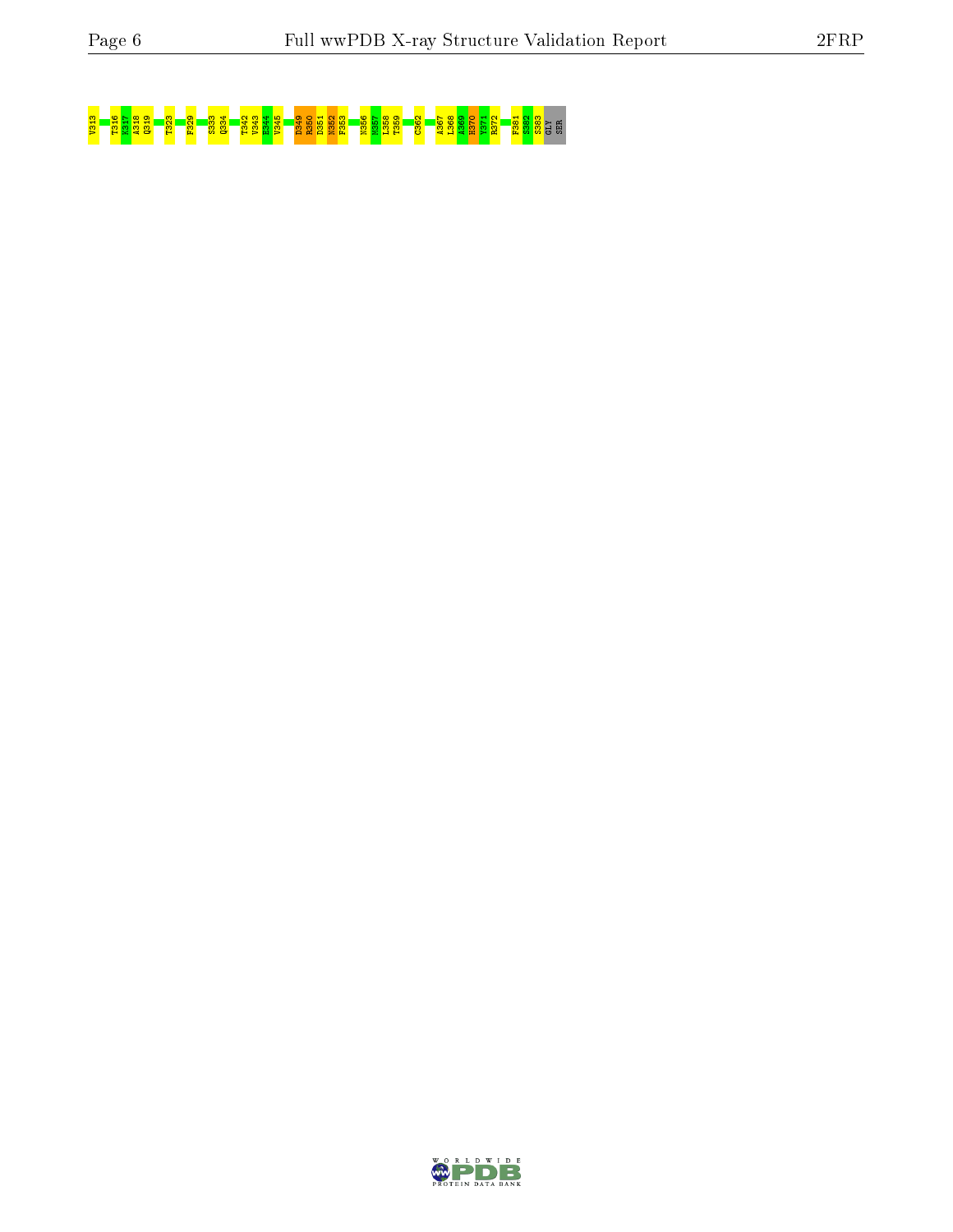# 4 Data and refinement statistics  $(i)$

| Property                                                             | Value                                           | Source     |
|----------------------------------------------------------------------|-------------------------------------------------|------------|
| Space group                                                          | P 43 21 2                                       | Depositor  |
| Cell constants                                                       | $1009.80\text{\AA}$<br>1009.80Å 732.87Å         | Depositor  |
| a, b, c, $\alpha$ , $\beta$ , $\gamma$                               | $90.00^\circ$<br>$90.00^\circ$<br>$90.00^\circ$ |            |
| Resolution $(A)$                                                     | 40.00<br>$-7.50$                                | Depositor  |
|                                                                      | 40.16<br>$-7.51$                                | <b>EDS</b> |
| % Data completeness                                                  | 64.7 $(40.00 - 7.50)$                           | Depositor  |
| (in resolution range)                                                | 64.9 $(40.16 - 7.51)$                           | <b>EDS</b> |
| $R_{merge}$                                                          | 0.20                                            | Depositor  |
| $\mathrm{R}_{sym}$                                                   | (Not available)                                 | Depositor  |
| $\overline{$ <sup>1</sup>                                            | $(2.21 \; (at \; 7.33\AA))$                     | Xtriage    |
| Refinement program                                                   | <b>CNS</b>                                      | Depositor  |
|                                                                      | (Not available)<br>0.421<br>$\sim$              | Depositor  |
| $R, R_{free}$                                                        | (Not available)<br>0.363                        | DCC        |
| $R_{free}$ test set                                                  | No test flags present.                          | wwPDB-VP   |
| Wilson B-factor $(A^2)$                                              | 152.8                                           | Xtriage    |
| Anisotropy                                                           | 0.763                                           | Xtriage    |
| Bulk solvent $k_{sol}(e/\mathring{A}^3)$ , $B_{sol}(\mathring{A}^2)$ | 0.27, 176.3                                     | <b>EDS</b> |
| $L$ -test for twinning <sup>2</sup>                                  | $< L >$ = 0.40, $< L2 >$ = 0.22                 | Xtriage    |
| Estimated twinning fraction                                          | No twinning to report.                          | Xtriage    |
| $\overline{F_o}, \overline{F_c}$ correlation                         | 0.13                                            | <b>EDS</b> |
| Total number of atoms                                                | 14631                                           | wwPDB-VP   |
| Average B, all atoms $(A^2)$                                         | 60.0                                            | wwPDB-VP   |

Xtriage's analysis on translational NCS is as follows: The largest off-origin peak in the Patterson function is  $7.61\%$  of the height of the origin peak. No significant pseudotranslation is detected.

<sup>&</sup>lt;sup>2</sup>Theoretical values of  $\langle |L| \rangle$ ,  $\langle L^2 \rangle$  for acentric reflections are 0.5, 0.333 respectively for untwinned datasets, and 0.375, 0.2 for perfectly twinned datasets.



<span id="page-6-1"></span><span id="page-6-0"></span><sup>1</sup> Intensities estimated from amplitudes.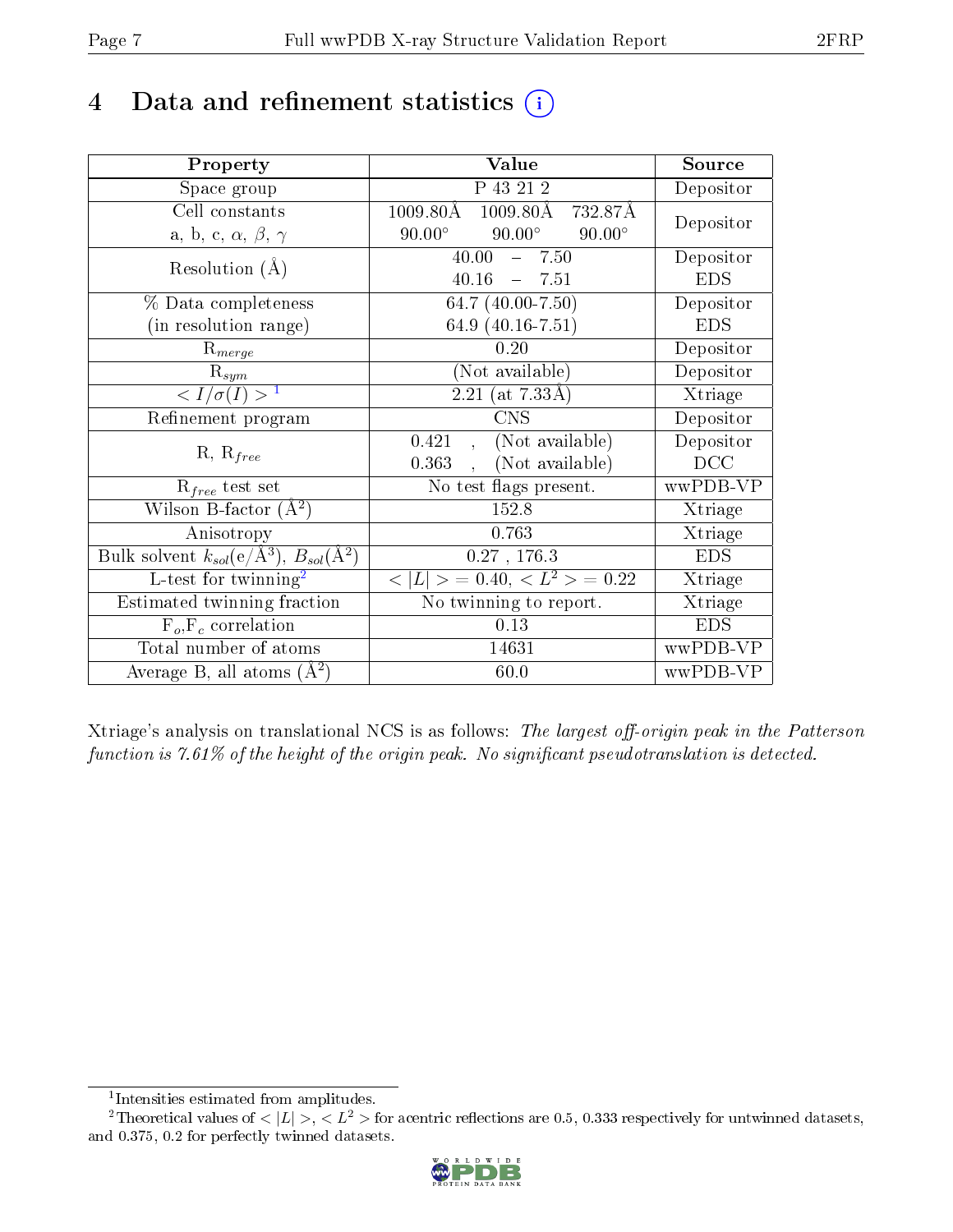# 5 Model quality  $(i)$

# 5.1 Standard geometry  $(i)$

The Z score for a bond length (or angle) is the number of standard deviations the observed value is removed from the expected value. A bond length (or angle) with  $|Z| > 5$  is considered an outlier worth inspection. RMSZ is the root-mean-square of all Z scores of the bond lengths (or angles).

| Mol | Chain |      | <b>Bond lengths</b>   | Bond angles |                             |  |
|-----|-------|------|-----------------------|-------------|-----------------------------|--|
|     |       | RMSZ | # $ Z  > 5$           | RMSZ        | # $ Z  > 5$                 |  |
|     | А     | 0.30 | 0/2188                | 0.50        | 0/2969                      |  |
|     | В     | 0.32 | $1/2188$ $(0.0\%)$    | 0.49        | 0/2969                      |  |
|     | С     | 0.28 | 0/2188                | 0.48        | 0/2969                      |  |
|     | D     | 0.34 | $1/2188$ $(0.0\%)$    | 0.49        | 0/2969                      |  |
| 1   | E     | 0.28 | 0/2188                | 0.51        | 0/2969                      |  |
| 1   | F     | 0.28 | 0/2020                | 0.50        | 0/2740                      |  |
|     | G     | 0.49 | $(1922(0.1\%)$        | 0.63        | $(2605(0.2\%)$              |  |
| All | АH    | 0.33 | $(14882(0.0\%)$<br>3/ | 0.51        | $(0.0\%)$<br>$\sqrt{20190}$ |  |

All (3) bond length outliers are listed below:

| Mol | Chain   $\text{Res}$   $\text{Type}$ |     |            | Atoms    |          | Observed(A) | Ideal(A) |
|-----|--------------------------------------|-----|------------|----------|----------|-------------|----------|
|     |                                      | 180 | <b>THR</b> | C-N      | $-17.02$ | 9.94        |          |
|     |                                      | 169 |            | CE-NZ    | 8.56     | 70          | -49      |
|     |                                      | 356 |            | $CG-ND2$ | 8.00     | 1.52        | - 29     |

All (4) bond angle outliers are listed below:

| Mol | Chain | $\operatorname{Res}$ | Type | Atoms     |         | Observed $(°)$ | Ideal <sup>o</sup> |
|-----|-------|----------------------|------|-----------|---------|----------------|--------------------|
|     |       | 148                  | L EH | $O-C-N$   | 12.69   | 143.00         | 122.70             |
|     | ( ÷   | 148                  | LEU  | -CA-C-N-I | $-9.85$ | 95.54          | 117.20             |
|     |       | 148                  | LEU  | C-N-CA    | -7.34   | 103.35         | 121.70             |
|     |       | 180                  | 'THR | $O-C-N$   | $-5.36$ | 114.13         | 122.70             |

There are no chirality outliers.

There are no planarity outliers.

# 5.2 Too-close contacts  $(i)$

In the following table, the Non-H and H(model) columns list the number of non-hydrogen atoms and hydrogen atoms in the chain respectively. The H(added) column lists the number of hydrogen

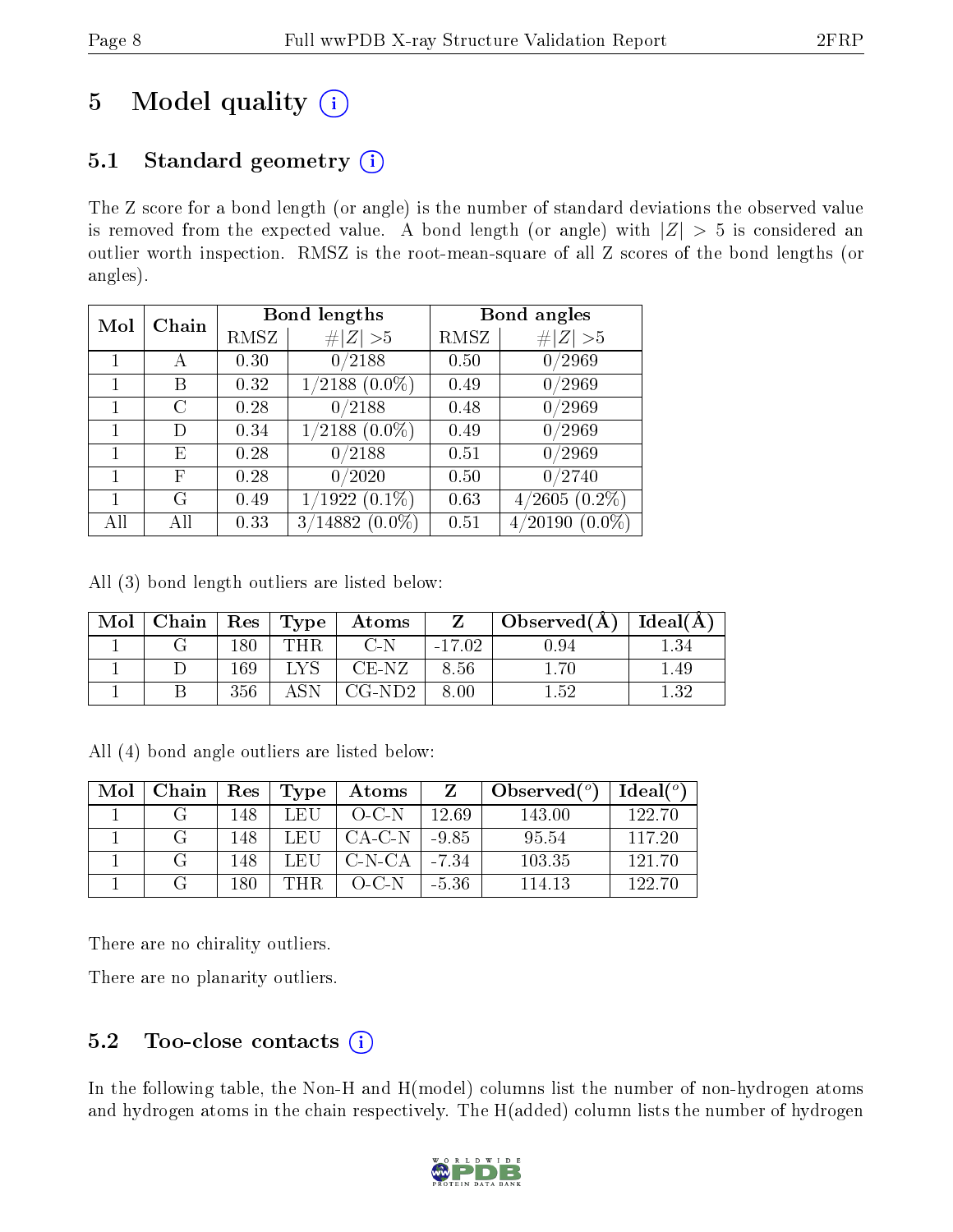| Mol | Chain | Non-H $\mid$ | $\mid$ H(model) | H(added) | <b>Clashes</b> | <b>Symm-Clashes</b> |
|-----|-------|--------------|-----------------|----------|----------------|---------------------|
|     | Α     | 2151         |                 | 2119     | 57             |                     |
|     | В     | 2151         |                 | 2119     | 54             |                     |
|     | C     | 2151         |                 | 2119     | 48             | U                   |
|     | D     | 2151         |                 | 2119     | 52             |                     |
|     | E     | 2151         |                 | 2119     | 51             |                     |
|     | F     | 1986         |                 | 1951     | $60\,$         |                     |
|     | G     | 1890         |                 | 1850     | 51             |                     |
|     | All   | 14631        |                 | 14396    | 327            |                     |

atoms added and optimized by MolProbity. The Clashes column lists the number of clashes within the asymmetric unit, whereas Symm-Clashes lists symmetry related clashes.

The all-atom clashscore is defined as the number of clashes found per 1000 atoms (including hydrogen atoms). The all-atom clashscore for this structure is 11.

All (327) close contacts within the same asymmetric unit are listed below, sorted by their clash magnitude.

| Atom-1               | Atom-2                | Interatomic       | Clash           |
|----------------------|-----------------------|-------------------|-----------------|
|                      |                       | distance $(\AA)$  | overlap $(\AA)$ |
| 1: D: 169: LYS: CE   | 1:D:169:LYS:NZ        | 1.70              | 1.54            |
| $1:$ F:224:LEU:HD11  | $1:$ F:276:VAL:HG11   | 1.52              | 0.89            |
| 1:G:138:LEU:HD23     | 1:G:329:PHE:HB3       | 1.56              | 0.88            |
| 1:G:345:VAL:HB       | 1:G:358:LEU:HD21      | 1.56              | 0.87            |
| 1: A:218: LYS: HE2   | 1:B:161:ASP:OD1       | 1.77              | 0.84            |
| 1:G:316:THR:HG22     | 1:G:318:ALA:H         | 1.41              | 0.83            |
| 1:G:319:GLN:HE21     | 1:G:323:THR:HB        | 1.43              | 0.82            |
| 1:B:218:LYS:HE3      | 1:B:222:GLN:NE2       | 1.95              | 0.82            |
| 1:G:229:THR:HG23     | 1:G:230:GLY:H         | $\overline{1.45}$ | 0.80            |
| 1:G:368:LEU:HG       | 1:G:370:HIS:HE1       | 1.52              | 0.75            |
| 1: A: 153: GLU: HA   | 1:A:176:PHE:HB3       | 1.71              | 0.73            |
| 1:E:194:ARG:HH12     | 1:E:347:ARG:NE        | 1.86              | 0.73            |
| 1:E:218:LYS:HE2      | $1:$ F:161:ASP:OD1    | 1.90              | 0.72            |
| 1:C:219:GLU:HG3      | 1:C:366:LEU:HD11      | 1.70              | 0.72            |
| 1:C:149:GLU:HG2      | 1:C:180:THR:HG22      | 1.72              | 0.72            |
| 1: D: 316: THR: HG22 | 1: D: 318: ALA:H      | 1.54              | 0.71            |
| $1:$ F:133:THR:HG22  | $1:$ F:136:ASP:H      | 1.53              | 0.71            |
| 1:E:130:ARG:HA       | $1:$ F:269:GLU:HG2    | 1.71              | 0.71            |
| 1:G:148:LEU:O        | 1:G:180:THR:HA        | 1.90              | 0.70            |
| 1: A: 179: GLN: HA   | 1:A:179:GLN:HE21      | 1.55              | 0.69            |
| 1: E: 121: ILE: HD12 | $1:$ F:150:TYR:HB3    | 1.73              | 0.69            |
| 1:F:236:LEU:HD23     | 1:F:370:HIS:HE1       | 1.58              | 0.68            |
| 1:A:347:ARG:HB3      | $1: A: 358:$ LEU:HD12 | 1.74              | 0.68            |
| 1: D: 127: PRO: HD2  | 1: D: 210: ARG: HH21  | 1.57              | 0.68            |

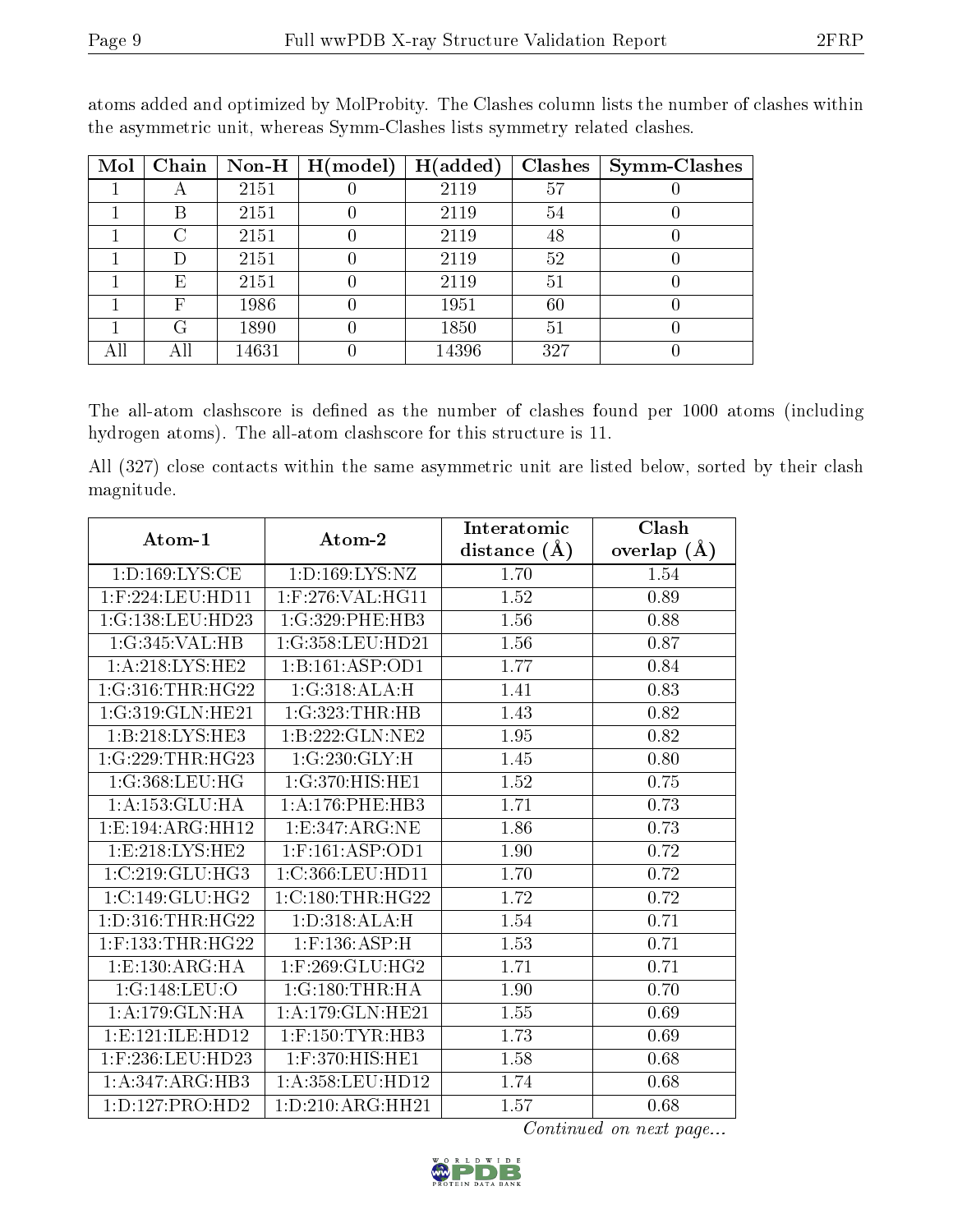| Commuca from previous page               |                                 | Interatomic    | Clash           |  |  |
|------------------------------------------|---------------------------------|----------------|-----------------|--|--|
| Atom-1                                   | Atom-2                          | distance $(A)$ | overlap $(\AA)$ |  |  |
| 1:A:188:HIS:ND1                          | 1:B:160:ALA:HB2                 | 2.10           | 0.66            |  |  |
| 1:D:254:ARG:HB3                          | 1:D:381:PHE:HE2                 | 1.59           | 0.66            |  |  |
| 1: A: 124: ILE: HD11                     | 1: B: 176: PHE: HE2             | 1.60           | 0.66            |  |  |
| 1: B:226: GLY:H                          | 1:B:235:GLY:HA3                 | 1.61           | 0.65            |  |  |
| 1:G:368:LEU:HG                           | 1:G:370:HIS:CE1                 | 2.31           | 0.65            |  |  |
| 1:B:301:GLN:HE22                         | 1:C:297:PHE:HA                  | 1.62           | 0.64            |  |  |
| 1:A:244:ASP:HB2                          | 1: A:264: GLN:NE2               | 2.11           | 0.64            |  |  |
| 1: A: 130: ARG: HA                       | 1:B:269:GLU:HG2                 | 1.79           | 0.63            |  |  |
| 1:F:133:THR:HG23                         | $1:$ F:135:ARG:HB3              | 1.79           | 0.63            |  |  |
| 1:G:193:SER:HB2                          | 1:G:195:GLN:NE2                 | 2.13           | 0.63            |  |  |
| 1: A:226: GLY:H                          | 1:A:235:GLY:HA3                 | 1.64           | 0.62            |  |  |
| 1:B:183:VAL:HG22                         | 1:B:367:ALA:HB2                 | 1.81           | 0.62            |  |  |
| 1:A:160:ALA:HB2                          | 1:F:188:HIS:ND1                 | 2.14           | 0.62            |  |  |
| 1:G:183:VAL:HG22                         | 1:G:367:ALA:HB2                 | 1.81           | 0.62            |  |  |
| 1:D:236:LEU:HD23                         | $1: D:370: HIS: H\overline{E1}$ | 1.65           | 0.61            |  |  |
| 1:B:275:ILE:HG23                         | 1:B:326:VAL:HG22                | 1.82           | 0.61            |  |  |
| 1:E:193:SER:HB3                          | 1: E: 196: VAL:HG23             | 1.81           | 0.61            |  |  |
| 1:D:239:VAL:HG21                         | 1:D:370:HIS:CD2                 | 2.36           | 0.61            |  |  |
| 1:A:236:LEU:HD23                         | 1:A:370:HIS:HE1                 | 1.66           | 0.61            |  |  |
| 1:C:189:TRP:HZ3                          | 1:C:191:GLN:HB2                 | 1.65           | 0.61            |  |  |
| 1:B:239:VAL:HG21                         | 1:B:370:HIS:CD2                 | 2.36           | 0.61            |  |  |
| $1:$ F:244:ASP:HB3                       | 1:F:247:LEU:HG                  | 1.82           | 0.60            |  |  |
| 1:B:218:LYS:CE                           | 1:B:222:GLN:NE2                 | 2.64           | 0.60            |  |  |
| 1: B: 218: LYS: HE3                      | 1:B:222:GLN:HE21                | 1.63           | 0.60            |  |  |
| $1:$ F:244:ASP:HB2                       | $1:$ F:264:GLN:NE2              | 2.17           | 0.60            |  |  |
| $1:$ F:130:ARG:C                         | $1:$ F:132:LEU:H                | 2.05           | 0.59            |  |  |
| 1:G:134:ILE:HD12                         | 1:G:220:GLU:HG2                 | 1.84           | 0.59            |  |  |
| $1:$ F:286:ALA:HB1                       | $1:$ F:304:THR:HG21             | 1.84           | 0.59            |  |  |
| $1:$ F:183:VAL:H $\overline{\text{G22}}$ | $1:$ F:367:ALA:HB2              | 1.85           | 0.59            |  |  |
| 1: D: 229: THR: HG22                     | 1:D:232:ASN:HD22                | 1.66           | 0.59            |  |  |
| 1: D: 189: TRP: HZ3                      | 1: D: 191: GLN: HB2             | 1.67           | 0.59            |  |  |
| 1:B:347:ARG:HB3                          | 1:B:358:LEU:HD12                | 1.85           | 0.59            |  |  |
| 1:G:254:ARG:HB3                          | 1:G:381:PHE:HZ                  | 1.68           | 0.59            |  |  |
| 1:A:189:TRP:CD1                          | 1:B:169:LYS:HB2                 | 2.38           | 0.58            |  |  |
| 1: C: 104: SER: HB3                      | 1: E: 166: LYS: NZ              | 2.18           | 0.58            |  |  |
| 1:A:239:VAL:HG21                         | 1:A:370:HIS:CD2                 | 2.38           | 0.58            |  |  |
| 1: B:316: THR: HG22                      | 1:B:318:ALA:H                   | 1.68           | 0.58            |  |  |
| $1:$ F:133:THR:CG2                       | $1:$ F:136:ASP:H                | 2.17           | 0.58            |  |  |
| 1:A:189:TRP:HZ3                          | 1:A:191:GLN:HB2                 | 1.68           | 0.58            |  |  |
| 1: E: 116: ILE: HD12                     | $1:$ F:146:ASN:HB2              | 1.86           | 0.58            |  |  |
| 1:E:183:VAL:HG22                         | 1:E:367:ALA:HB2                 | 1.84           | 0.58            |  |  |

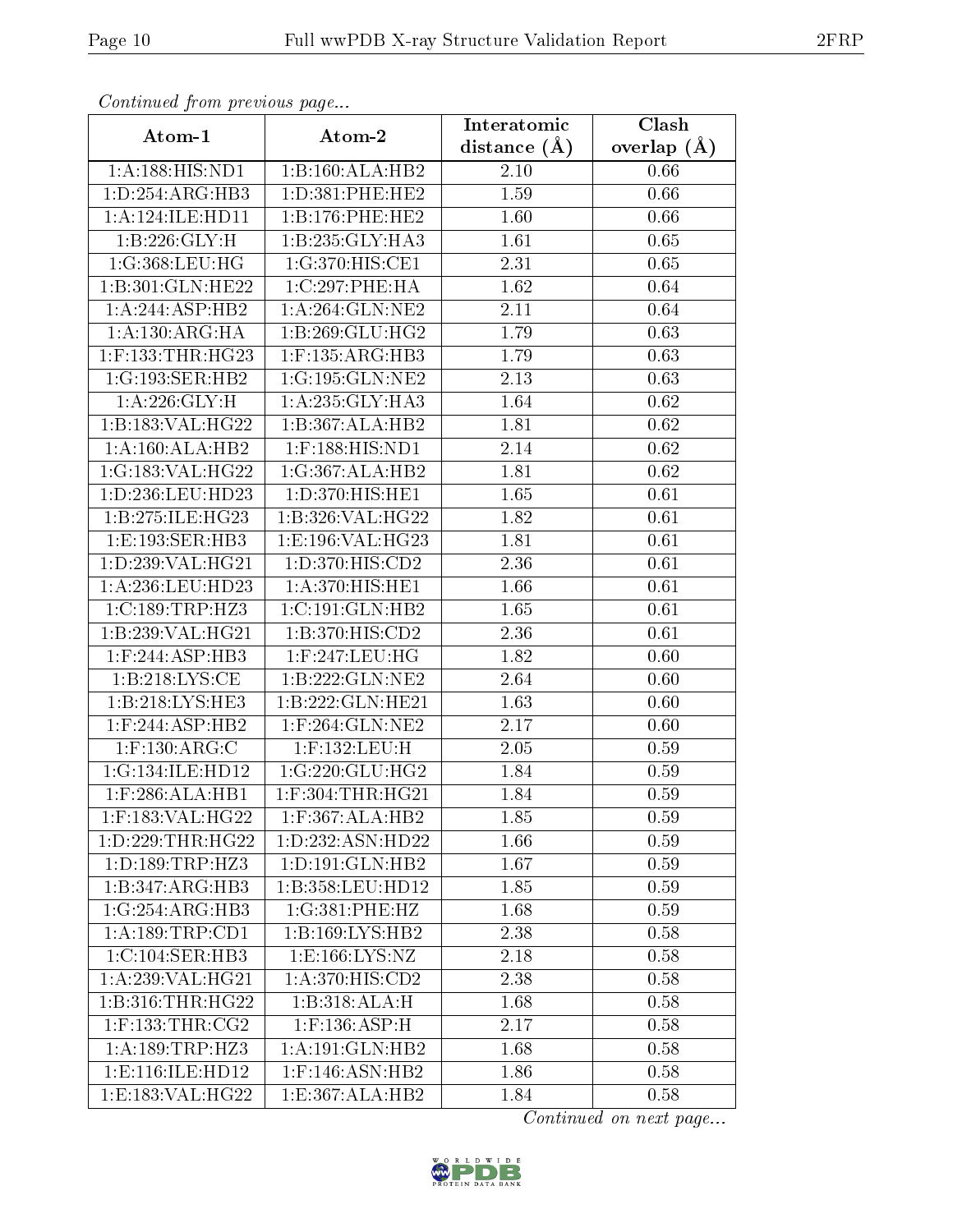| Continuea from previous page    |                                         | Interatomic       | Clash         |  |
|---------------------------------|-----------------------------------------|-------------------|---------------|--|
| Atom-1                          | Atom-2                                  | distance $(A)$    | overlap $(A)$ |  |
| 1:C:316:THR:HG22                | 1:C:318:ALA:H                           | 1.69              | 0.57          |  |
| 1: D: 146: ASN:O                | 1:D:183:VAL:HG12                        | 2.04              | 0.57          |  |
| 1:E:264:GLN:HB3                 | 1:E:377:ILE:HD13                        | 1.85              | 0.57          |  |
| 1:B:236:LEU:HD23                | 1:B:370:HIS:HE1                         | 1.70              | 0.57          |  |
| 1:C:226:GLY:HA3                 | 1:C:235:GLY:H                           | 1.69              | 0.57          |  |
| 1: C: 130: ARG: HA              | 1: D: 269: GLU: HG2                     | 1.86              | 0.56          |  |
| 1: D: 264: GLN: HB3             | 1:D:377:ILE:HD13                        | 1.86              | 0.56          |  |
| 1:E:119:MET:HB3                 | 1:F:148:LEU:HD23                        | $\overline{1.87}$ | $0.56\,$      |  |
| 1: E: 187: ALA: HB2             | 1:E:363:GLU:HA                          | 1.87              | 0.56          |  |
| 1:E:239:VAL:HG21                | 1: E:370: HIS: CD2                      | 2.40              | 0.56          |  |
| 1:C:197:MET:HE1                 | 1:C:204:GLN:HB2                         | 1.85              | 0.56          |  |
| 1:F:138:LEU:HD23                | $1:$ F:329:PHE:HB3                      | 1.86              | 0.56          |  |
| 1:C:236:LEU:HD23                | 1:C:370:HIS:HE1                         | 1.70              | 0.56          |  |
| $1:$ F:227:ASP:HB3              | $1:$ F:229:THR:HG22                     | 1.88              | 0.56          |  |
| 1: D: 134: ILE: HB              | 1: D: 220: GLU: HG3                     | 1.88              | 0.56          |  |
| 1: D: 139: ALA: HB3             | 1:D:334:GLN:HB2                         | 1.88              | 0.56          |  |
| 1: A: 336: TRP: HB2             | 1:A:367:ALA:HB3                         | 1.87              | 0.55          |  |
| $1:$ F:150:TYR:CE1              | $1:$ F:179:GLN:HB2                      | 2.41              | 0.55          |  |
| 1:A:188:HIS:CE1                 | 1:B:160:ALA:HB2                         | 2.42              | $0.55\,$      |  |
| 1:B:193:SER:HB3                 | 1:B:196:VAL:HG23                        | 1.89              | 0.55          |  |
| 1:G:156:PHE:CD1                 | 1:G:174:ILE:HG12                        | 2.41              | 0.55          |  |
| 1: E: 243: TYR: HA              | 1: E: 264: GLN: HE22                    | 1.70              | 0.55          |  |
| 1:C:188:HIS:ND1                 | 1: D: 160: ALA: HB2                     | 2.23              | 0.54          |  |
| 1:F:239:VAL:HG21                | 1:F:370:HIS:CD2                         | 2.41              | 0.54          |  |
| 1:A:107:SER:O                   | 1:A:113:GLY:HA3                         | 2.07              | 0.54          |  |
| $1:$ F:236:LEU:HD23             | $1:$ F:370:HIS: $\overline{\text{CE1}}$ | 2.42              | 0.54          |  |
| 1: C: 141: GLY: O               | 1:C:336:TRP:HA                          | 2.07              | 0.54          |  |
| 1:A:142:ARG:HB3                 | 1:A:142:ARG:NH1                         | 2.23              | 0.54          |  |
| $1:$ F:201:PRO:O                | 1:F:204:GLN:HB3                         | 2.08              | 0.54          |  |
| 1:B:244:ASP:HB2                 | 1:B:264:GLN:NE2                         | 2.23              | 0.53          |  |
| 1:G:132:LEU:HD13                | 1:G:312:PRO:HB3                         | 1.90              | 0.53          |  |
| 1:A:193:SER:HB3                 | 1: A:196: VAL:HG23                      | 1.89              | 0.53          |  |
| 1: D: 141: GLY: O               | 1: D: 336: TRP: HA                      | 2.08              | 0.53          |  |
| 1: E: 188: H1S: ND1             | $1:$ F:160:ALA:HB2                      | 2.22              | 0.53          |  |
| $1:$ F:224:LEU:HD23             | $1:$ F:237:ASN:ND2                      | 2.24              | 0.53          |  |
| $1:$ F:350:ARG:HG3              | $1:$ F:351:ASP:H                        | 1.72              | 0.53          |  |
| 1:B:264:GLN:HB3                 | 1:B:377:ILE:HD13                        | 1.90              | 0.53          |  |
| 1:C:134:ILE:HB                  | $1:C:220:$ GLU:HG3                      | 1.91              | 0.53          |  |
| 1: D: 229: THR: CG2             | 1: D: 232: ASN: HD22                    | 2.22              | 0.53          |  |
| 1:C:239:VAL:HG21                | 1:C:370:HIS:CD2                         | 2.44              | 0.52          |  |
| $1: E: 188: \overline{HIS:HB3}$ | $1:$ F:160:ALA:HA                       | 1.91              | 0.52          |  |

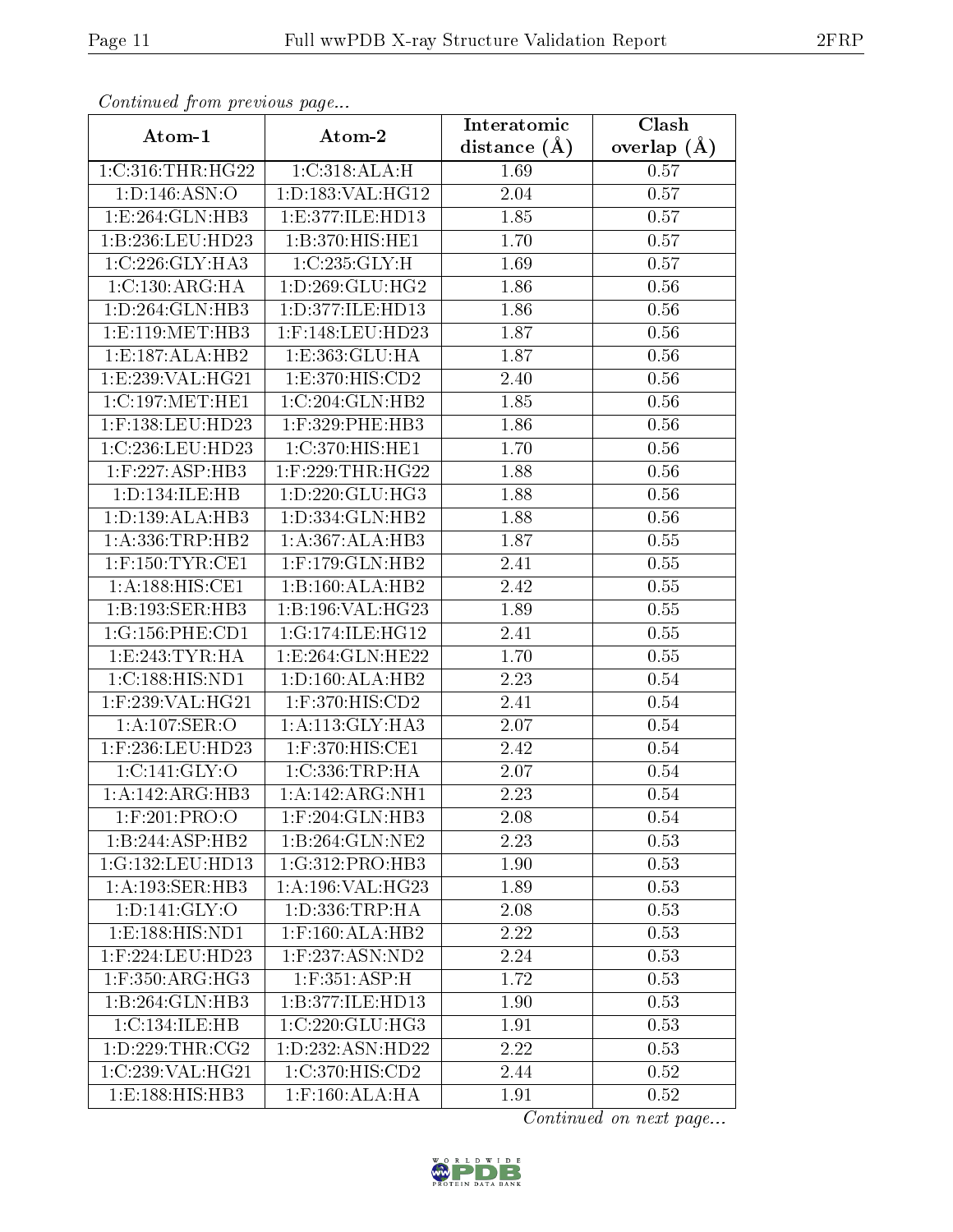| Continuea from previous page  |                               | Interatomic    | Clash         |  |
|-------------------------------|-------------------------------|----------------|---------------|--|
| Atom-1                        | Atom-2                        | distance $(A)$ | overlap $(A)$ |  |
| 1:C:183:VAL:HG22              | 1:C:367:ALA:HB2               | 1.90           | 0.52          |  |
| 1:G:153:GLU:HG3               | 1:G:372:ARG:NH1               | 2.25           | 0.52          |  |
| 1:B:352:ASN:HA                | 1:B:357:MET:HB2               | 1.90           | 0.52          |  |
| 1:C:188:HIS:HB3               | 1: D: 160: ALA: HA            | 1.91           | 0.51          |  |
| 1:D:254:ARG:HB3               | 1: D: 381: PHE: CE2           | 2.43           | 0.51          |  |
| 1:E:210:ARG:HB3               | $1:$ F:156:PHE:HE2            | 1.74           | 0.51          |  |
| 1:C:208:ASN:O                 | 1:C:212:MET:HG2               | 2.10           | 0.51          |  |
| 1:G:208:ASN:O                 | 1:G:212:MET:HG2               | 2.10           | 0.51          |  |
| 1:C:339:MET:HE3               | 1:C:363:GLU:HG3               | 1.92           | 0.51          |  |
| 1:G:229:THR:HG23              | 1:G:230:GLY:N                 | 2.21           | 0.51          |  |
| 1:G:154:GLU:HB2               | 1:G:175:THR:HB                | 1.93           | 0.51          |  |
| 1:G:254:ARG:HB3               | 1:G:381:PHE:CZ                | 2.44           | 0.51          |  |
| 1: D: 226: GLY: H             | 1:D:235:GLY:HA3               | 1.76           | 0.51          |  |
| $1:$ F:351:ASP:HB3            | 1:F:355:LYS:HD3               | 1.93           | 0.51          |  |
| 1:A:224:LEU:HD13              | 1:A:237:ASN:HD22              | 1.76           | 0.51          |  |
| 1:G:133:THR:HG22              | 1:G:135:ARG:H                 | 1.76           | 0.51          |  |
| 1:B:218:LYS:CE                | 1:B:222:GLN:HE21              | 2.22           | 0.51          |  |
| 1:E:223:EU:O                  | 1:E:236:LEU:HD13              | 2.11           | 0.51          |  |
| $1:$ F:226:GLY:H              | 1:F:235:GLY:HA3               | 1.75           | 0.51          |  |
| 1: D: 116: ILE: HG21          | 1: E: 146: ASN: HB2           | 1.93           | 0.50          |  |
| 1:F:343:VAL:HA                | 1:F:361:LEU:O                 | 2.12           | 0.50          |  |
| 1: D: 120: GLN: O             | 1:D:122:PRO:HD3               | 2.12           | 0.50          |  |
| 1:F:282:TRP:O                 | 1:F:285:ILE:HB                | 2.11           | 0.50          |  |
| 1:D:193:SER:HB3               | 1:D:196:VAL:HG23              | 1.93           | 0.50          |  |
| 1: E: 226: GLY: H             | 1:E:235:GLY:HA3               | 1.77           | 0.50          |  |
| $1:C:244: \overline{ASP:HB2}$ | 1:C:264:GLN:NE2               | 2.26           | 0.50          |  |
| 1: A: 166: LYS: HE3           | 1:E:104:SER:HB2               | 1.92           | 0.50          |  |
| 1:E:236:LEU:HD12              | 1:E:370:HIS:HE1               | 1.77           | 0.50          |  |
| 1:C:124:ILE:HD12              | 1:C:124:ILE:N                 | 2.27           | 0.50          |  |
| 1:B:188:HIS:ND1               | 1:C:160:ALA:HB2               | 2.27           | 0.50          |  |
| 1: D: 139: ALA: HB3           | $1: D: \overline{334:GLN:CB}$ | 2.41           | 0.50          |  |
| 1:G:139:ALA:HB3               | 1:G:334:GLN:CB                | 2.42           | 0.50          |  |
| 1:E:168:LEU:HD23              | 1: E: 169: LYS: N             | 2.27           | 0.49          |  |
| 1:B:115:LEU:HD12              | 1:B:115:LEU:N                 | 2.27           | 0.49          |  |
| 1:B:188:HIS:HB3               | 1: C:160: ALA:HA              | 1.94           | 0.49          |  |
| 1:C:264:GLN:HB3               | 1:C:377:ILE:HD13              | 1.94           | 0.49          |  |
| $1:$ F:132:LEU:HB3            | $1:$ F:314:VAL:HG12           | 1.94           | 0.49          |  |
| 1:A:163:VAL:HG21              | 1: A:169: LYS: HG3            | 1.95           | 0.49          |  |
| 1: A:218: LYS: HG3            | 1: A:218: LYS:O               | 2.12           | 0.49          |  |
| 1:A:169:LYS:HB3               | $1:$ F:189:TRP:HD1            | 1.77           | 0.49          |  |
| 1:G:191:GLN:OE1               | $1:G:350:A\overline{RG:NH1}$  | 2.45           | 0.49          |  |

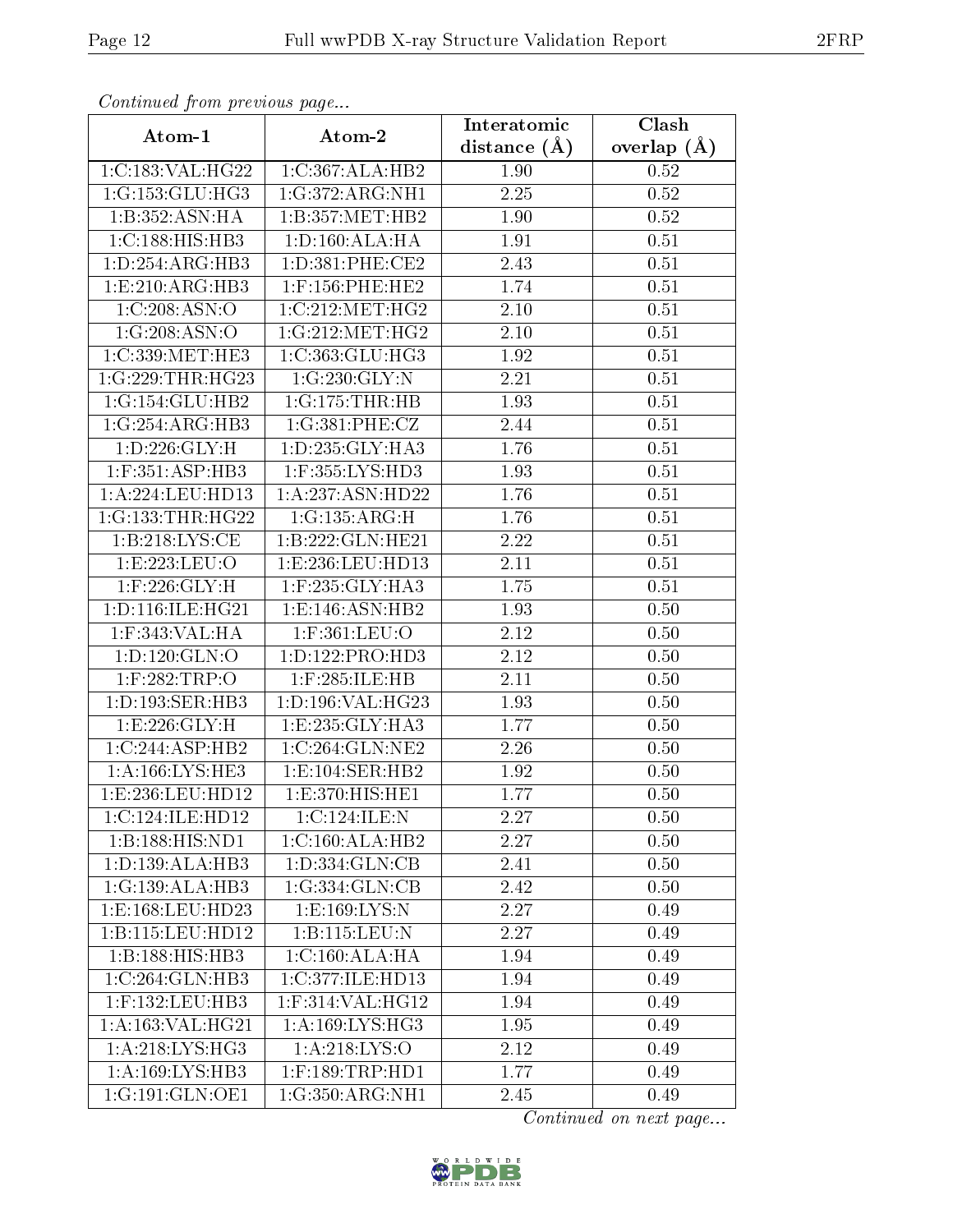| Commaca from previous page       |                      | Interatomic    | Clash         |  |  |
|----------------------------------|----------------------|----------------|---------------|--|--|
| Atom-1                           | Atom-2               | distance $(A)$ | overlap $(A)$ |  |  |
| 1: A:258: ILE: O                 | 1:A:262:ILE:HG13     | 2.12           | 0.49          |  |  |
| $1:A:292:GLU:H$ G3               | 1:B:292:GLU:HG2      | 1.95           | 0.49          |  |  |
| 1:E:124:ILE:HG22                 | 1: E: 125: ILE:N     | 2.28           | 0.49          |  |  |
| 1:E:283:HIS:NE2                  | $1:$ F:260:HIS:HA    | 2.28           | 0.49          |  |  |
| 1: D: 150: TYR: CE1              | 1: D: 179: GLN: HB2  | 2.48           | 0.48          |  |  |
| 1:D:236:LEU:HD23                 | 1:D:370:HIS:CE1      | 2.48           | 0.48          |  |  |
| 1:E:139:ALA:O                    | 1: E: 334: GLN: HG3  | 2.12           | 0.48          |  |  |
| 1: E: 219: GLU: HG3              | 1:E:366:LEU:HD11     | 1.94           | 0.48          |  |  |
| 1:A:121:ILE:HG13                 | 1: B: 150: TYR: HB3  | 1.95           | 0.48          |  |  |
| $1:A:120:\overline{GLN:O}$       | 1:A:122:PRO:HD3      | 2.12           | 0.48          |  |  |
| 1:C:292:GLU:HG2                  | 1: D: 292: GLU: OE2  | 2.13           | 0.48          |  |  |
| 1:C:119:MET:HB3                  | 1:D:148:LEU:HD23     | 1.94           | 0.48          |  |  |
| 1:G:153:GLU:HG3                  | 1:G:372:ARG:CZ       | 2.44           | 0.48          |  |  |
| 1:G:186:ILE:HG21                 | 1:G:222:GLN:HG3      | 1.95           | 0.48          |  |  |
| 1:B:288:LEU:O                    | 1:B:296:ILE:HG12     | 2.14           | 0.48          |  |  |
| 1:D:188:HIS:ND1                  | 1:E:160:ALA:HB2      | 2.28           | 0.48          |  |  |
| 1:E:266:THR:C                    | 1: E:268: SER:H      | 2.17           | 0.48          |  |  |
| 1: D: 254: ARG: O                | 1: D: 258: ILE: HD12 | 2.13           | 0.48          |  |  |
| 1: D: 347: ARG: HG2              | 1:D:358:LEU:CD1      | 2.43           | 0.48          |  |  |
| 1:A:194:ARG:CZ                   | 1:A:347:ARG:NH1      | 2.76           | 0.48          |  |  |
| 1:C:345:VAL:HG12                 | 1:C:360:ILE:HG12     | 1.94           | 0.47          |  |  |
| 1: D: 218: LYS: O                | 1: D: 218: LYS: HG3  | 2.14           | 0.47          |  |  |
| 1:C:130:ARG:HD2                  | 1:C:317:LYS:HB2      | 1.96           | 0.47          |  |  |
| 1:B:119:MET:HB3                  | 1:C:148:LEU:HD23     | 1.96           | 0.47          |  |  |
| 1:B:350:ARG:HB3                  | 1:B:351:ASP:H        | 1.47           | 0.47          |  |  |
| 1:B:236:LEU:HD23                 | 1:B:370:HIS:CE1      | 2.49           | 0.47          |  |  |
| 1:A:160:ALA:HA                   | $1:$ F:188:HIS:HB3   | 1.97           | 0.47          |  |  |
| $1:G:139:ALA:\overline{HB3}$     | 1:G:334:GLN:HB2      | 1.96           | 0.47          |  |  |
| 1:G:349:ASP:OD1                  | 1:G:350:ARG:HG2      | 2.15           | 0.47          |  |  |
| 1:B:218:LYS:NZ                   | 1:B:222:GLN:NE2      | 2.62           | 0.47          |  |  |
| 1:G:258:ILE:O                    | 1:G:262:ILE:HG13     | 2.15           | 0.47          |  |  |
| 1: A: 150: TYR: HE2              | 1:A:181:ALA:HB2      | 1.80           | 0.47          |  |  |
| 1: D: 189: TRP: CZ3              | 1: D: 191: GLN: HB2  | 2.47           | 0.47          |  |  |
| 1:C:324:PHE:CZ                   | 1:C:379:CLY:HA3      | 2.50           | 0.47          |  |  |
| 1:C:197:MET:CE                   | 1:C:204:GLN:HB2      | 2.45           | 0.46          |  |  |
| 1: D: 194: ARG: NH2              | 1:D:347:ARG:NH2      | 2.62           | $0.46\,$      |  |  |
| 1: A: 224: LEU: HD13             | 1:A:237:ASN:ND2      | 2.30           | 0.46          |  |  |
| 1: D: 342: THR: HG22             | 1:D:343:VAL:N        | 2.30           | 0.46          |  |  |
| $1: D: 188: HIS: \overline{CE1}$ | 1:E:160:ALA:HB2      | 2.49           | 0.46          |  |  |
| 1:F:285:ILE:O                    | $1:$ F:288:LEU:HG    | 2.16           | 0.46          |  |  |
| 1:D:350:ARG:HB3                  | 1: D: 351: ASP:H     | 1.44           | 0.46          |  |  |

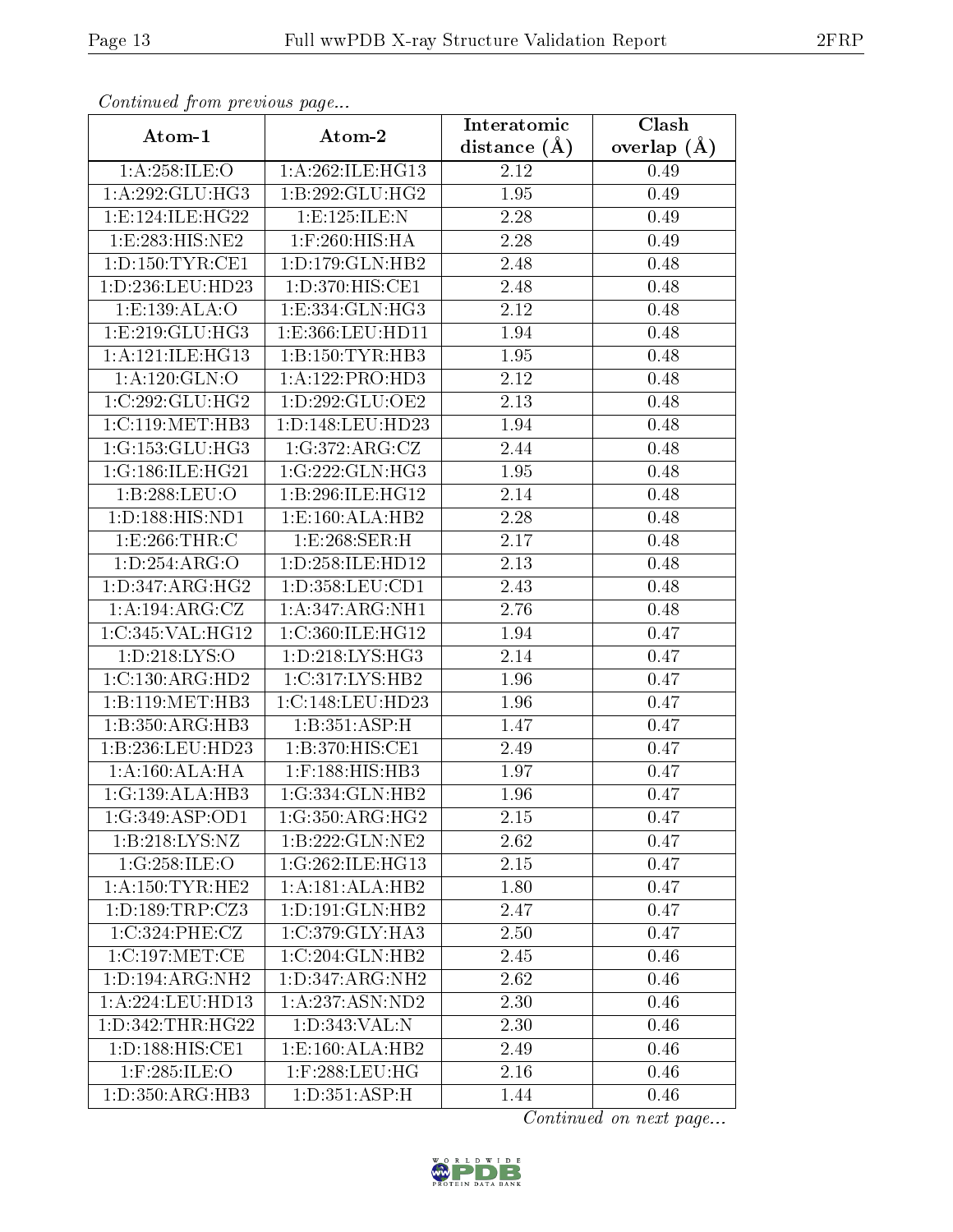| Comunaca jiom previous page |                        | Interatomic    | Clash           |
|-----------------------------|------------------------|----------------|-----------------|
| Atom-1                      | Atom-2                 | distance $(A)$ | overlap $(\AA)$ |
| 1:B:258:ILE:HD11            | 1:B:381:PHE:HZ         | 1.81           | 0.46            |
| 1:C:325:THR:HA              | 1:C:377:ILE:O          | 2.16           | 0.46            |
| 1:G:229:THR:CG2             | 1:G:232:ASN:HD22       | 2.29           | 0.46            |
| 1:C:124:ILE:HD12            | 1:C:124:ILE:H          | 1.81           | 0.46            |
| 1: A:172: SER: O            | 1:F:190:VAL:HG22       | 2.15           | 0.46            |
| 1:A:188:HIS:HB3             | 1:B:160:ALA:HA         | 1.98           | 0.46            |
| 1:E:285:ILE:O               | 1:E:288:LEU:HG         | 2.16           | 0.46            |
| 1: A:219: GLU: HG3          | 1: A: 366: LEU: HD11   | 1.98           | 0.46            |
| 1: D: 341: ALA: HA          | 1:D:363:GLU:O          | 2.16           | 0.46            |
| 1:B:116:ILE:HG21            | 1:C:146:ASN:HB2        | 1.98           | 0.45            |
| 1:C:226:GLY:H               | 1:C:235:GLY:HA3        | 1.81           | 0.45            |
| $1:$ F:258:ILE:O            | 1:F:262:ILE:HG13       | 2.16           | 0.45            |
| 1:B:134:ILE:HD12            | 1:B:220:GLU:HG2        | 1.98           | 0.45            |
| 1:B:275:ILE:HG22            | 1:B:277:LEU:HD11       | 1.99           | 0.45            |
| 1:F:155:VAL:H               | $1:$ F:175:THR:HB      | 1.81           | 0.45            |
| 1: D: 295: TYR: CE1         | 1:D:300:PRO:HG3        | 2.51           | 0.45            |
| 1:E:234:GLU:HG2             | 1:E:239:VAL:CG2        | 2.46           | 0.45            |
| 1:G:155:VAL:H               | 1:G:175:THR:HB         | 1.81           | 0.45            |
| 1:C:254:ARG:O               | 1:C:258:ILE:HD13       | 2.17           | 0.45            |
| 1:F:139:ALA:O               | 1:F:334:GLN:HG3        | 2.16           | 0.45            |
| 1: C: 104: SER: HB3         | 1:E:166:LYS:HZ2        | 1.81           | 0.45            |
| 1: D: 258: ILE:O            | 1:D:262:ILE:HG13       | 2.16           | 0.45            |
| 1:B:134:ILE:HD12            | 1: B: 220: GLU: CG     | 2.47           | 0.45            |
| 1:B:285:ILE:O               | 1:B:288:LEU:HG         | 2.17           | 0.45            |
| 1: A:154: GLU:H             | 1:A:176:PHE:HA         | 1.82           | 0.45            |
| 1:B:194:ARG:HD2             | 1:B:347:ARG:NH1        | 2.32           | 0.45            |
| 1: D: 229: THR: HG23        | 1: D: 230: GLY:N       | 2.32           | 0.44            |
| 1: E: 130: ARG: HA          | $1:$ F:269:GLU:CG      | 2.44           | 0.44            |
| 1:A:258:ILE:HG21            | 1: A: 275: ILE: HD13   | 1.98           | 0.44            |
| 1:B:138:LEU:HD23            | 1:B:329:PHE:HB3        | 1.99           | 0.44            |
| $1:$ F:133:THR:CG2          | $1:$ F:135:ARG:HB3     | 2.43           | 0.44            |
| 1:A:290:ASP:OD2             | 1:A:294:ARG:HB2        | 2.17           | 0.44            |
| 1:B:120:GLN:O               | 1: B: 122: PRO: HD3    | 2.17           | 0.44            |
| 1: E: 264: GLN: HE21        | 1:E:377:ILE:HG12       | 1.83           | 0.44            |
| 1:D:207:ILE:O               | $1: D: 211:$ LEU:HD23  | 2.17           | 0.44            |
| 1:F:193:SER:OG              | $1:$ F:195: $GLN:$ HG2 | 2.18           | 0.44            |
| $1:$ F:311:LEU:HA           | $1:$ F:312:PRO:HD3     | 1.90           | 0.43            |
| 1:G:352:ASN:O               | 1:G:356:ASN:N          | 2.51           | 0.43            |
| 1:G:279:PRO:HD3             | 1:G:316:THR:O          | 2.18           | 0.43            |
| 1:G:138:LEU:HD22            | 1:G:333:SER:O          | 2.19           | 0.43            |
| 1: A:270:PHE:HA             | $1: A:270:$ PHE:HD2    | 1.68           | 0.43            |

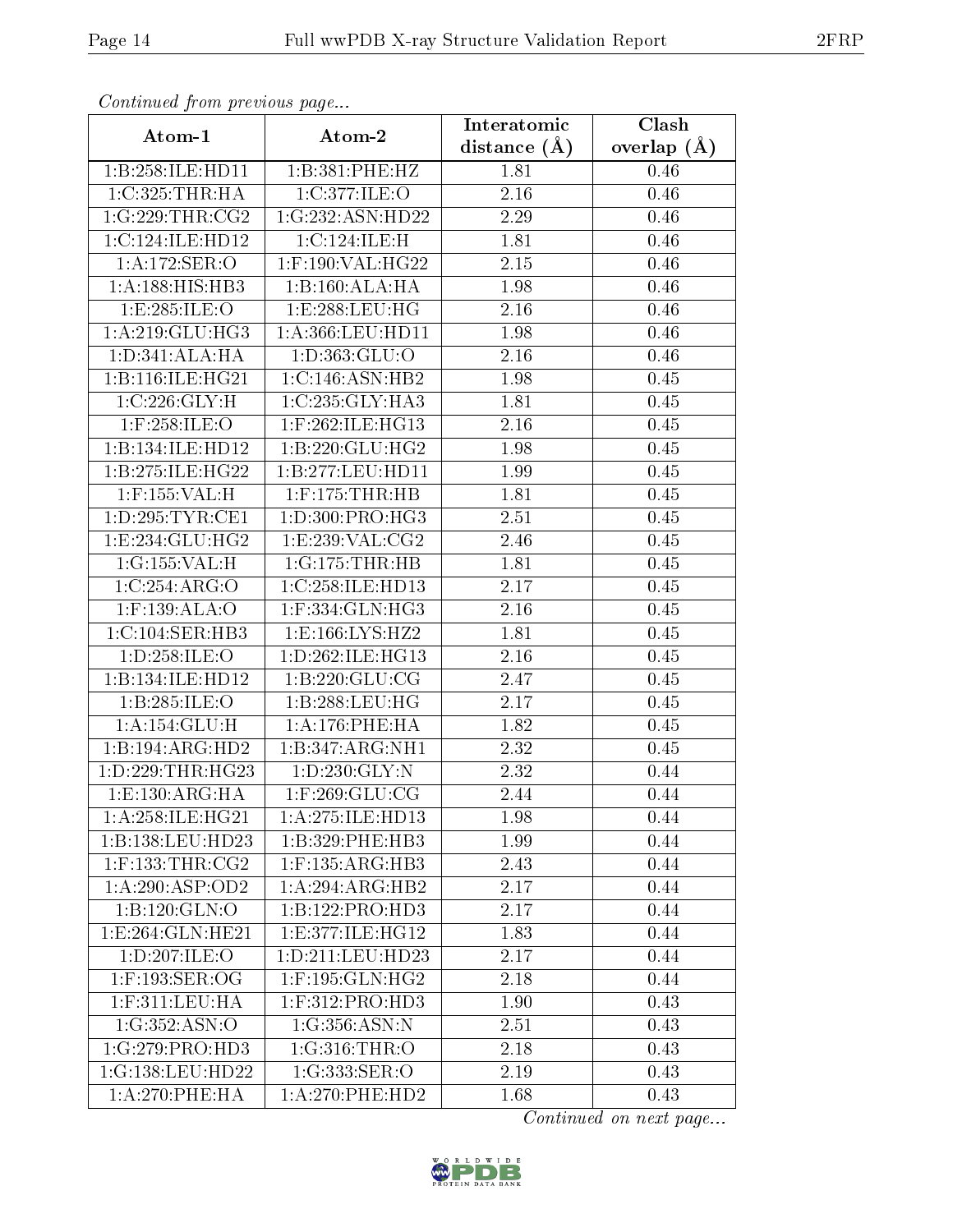| Communica from previous page             |                               | Interatomic       | Clash         |  |  |
|------------------------------------------|-------------------------------|-------------------|---------------|--|--|
| Atom-1                                   | Atom-2                        | distance $(A)$    | overlap $(A)$ |  |  |
| 1:C:189:TRP:CZ3                          | 1:C:191:GLN:HB2               | 2.51              | 0.43          |  |  |
| 1:E:208:ASN:O                            | 1: E: 212: MET: HG2           | 2.18              | 0.43          |  |  |
| 1:A:347:ARG:HB3                          | 1: A:358:LEU:CD1              | 2.46              | 0.43          |  |  |
| 1:C:311:LEU:HA                           | 1:C:312:PRO:HD3               | 1.90              | 0.43          |  |  |
| 1:G:203:LEU:O                            | $1:G:207:I\overline{LE:HG13}$ | 2.17              | 0.43          |  |  |
| 1:F:349:ASP:O                            | $1:$ F:352:ASN:HB2            | 2.18              | 0.43          |  |  |
| 1:G:282:TRP:CE3                          | 1:G:313:VAL:HG11              | $\overline{2}.53$ | 0.43          |  |  |
| 1:A:152:ARG:CZ                           | $1:A:179:GLN:H\overline{G3}$  | 2.48              | 0.43          |  |  |
| 1:G:350:ARG:HG2                          | 1:G:350:ARG:H                 | 1.47              | 0.43          |  |  |
| 1: A: 339: MET: HE3                      | 1: A: 363: GLU: HG3           | 2.00              | 0.43          |  |  |
| 1:B:234:GLU:HG2                          | 1:B:239:VAL:CG2               | 2.48              | 0.43          |  |  |
| 1:D:254:ARG:HH21                         | 1:D:381:PHE:HB3               | 1.83              | 0.43          |  |  |
| 1:D:339:MET:HE3                          | 1:D:363:GLU:HG3               | 2.01              | 0.43          |  |  |
| 1:B:258:ILE:HD11                         | 1:B:381:PHE:CZ                | 2.54              | 0.43          |  |  |
| 1:C:239:VAL:HG12                         | 1:C:373:PRO:HB3               | 2.01              | 0.43          |  |  |
| 1:C:264:GLN:HB3                          | 1:C:377:ILE:CD1               | 2.49              | 0.42          |  |  |
| $1:$ F:131:ARG:HH21                      | $1:$ F:316:THR:HA             | 1.84              | 0.42          |  |  |
| 1:G:152:ARG:HG2                          | 1:G:370:HIS:O                 | 2.19              | 0.42          |  |  |
| 1:C:193:SER:HB3                          | 1:C:196:VAL:HG23              | 2.01              | 0.42          |  |  |
| 1: D:264: GLN:HB3                        | 1: D: 377: ILE: CD1           | 2.48              | 0.42          |  |  |
| 1:E:258:ILE:HD12                         | 1:E:308:MET:HE1               | 2.01              | 0.42          |  |  |
| 1:B:119:MET:HB3                          | 1:C:148:LEU:CD2               | 2.49              | 0.42          |  |  |
| 1:B:254:ARG:O                            | 1:B:258:ILE:HD13              | 2.19              | 0.42          |  |  |
| 1: D: 187: ALA: HB3                      | 1: E: 169: LYS: HE2           | 2.02              | 0.42          |  |  |
| 1:D:295:TYR:HE1                          | 1:D:300:PRO:HG3               | 1.84              | 0.42          |  |  |
| 1:C:258:ILE:O                            | 1:C:262:ILE:HG13              | 2.19              | 0.42          |  |  |
| 1: E: 117: GLN: HA                       | 1: E: 118: PRO: HD3           | 1.91              | 0.42          |  |  |
| 1:G:308:MET:HG2                          | 1:G:309:TRP:CD1               | 2.55              | 0.42          |  |  |
| 1:B:277:LEU:HD12                         | 1:B:277:LEU:N                 | 2.34              | 0.42          |  |  |
| 1: D: 325: THR: HA                       | 1:D:377:ILE:O                 | 2.18              | 0.42          |  |  |
| 1: A: 199: ASP: O                        | 1: A:201:PRO:HD3              | 2.19              | 0.42          |  |  |
| $1:$ F:324:PHE:HB3                       | $1:$ F:381:PHE:HE1            | 1.84              | $0.42\,$      |  |  |
| 1:G:152:ARG:NE                           | 1:G:179:GLN:HG3               | 2.35              | 0.42          |  |  |
| 1:A:159:ASN:H                            | 1:A:172:SER:HB3               | 1.85              | 0.42          |  |  |
| 1: A: 342: THE:HG22                      | 1: A:343: VAL: N              | 2.34              | 0.42          |  |  |
| 1: D:308: MET:HG2                        | 1: D: 309: TRP: CD1           | 2.54              | 0.42          |  |  |
| 1: E: 119: MET: HB3                      | $1:$ F:148:LEU:CD2            | 2.49              | 0.42          |  |  |
| $1:$ F:254:ARG:HB3                       | $1:$ F:381:PHE:HE2            | 1.84              | 0.42          |  |  |
| 1: E: 311: LEU: HA                       | 1: E: 312: PRO: HD3           | 1.92              | 0.42          |  |  |
| $1:$ F:350:AR $\overline{G:HG3}$         | $1:$ F:351:ASP:N              | 2.34              | 0.42          |  |  |
| $1:$ F:187: $\overline{\text{ALA:H}}$ B2 | 1:F:363:GLU:HA                | 2.01              | 0.42          |  |  |

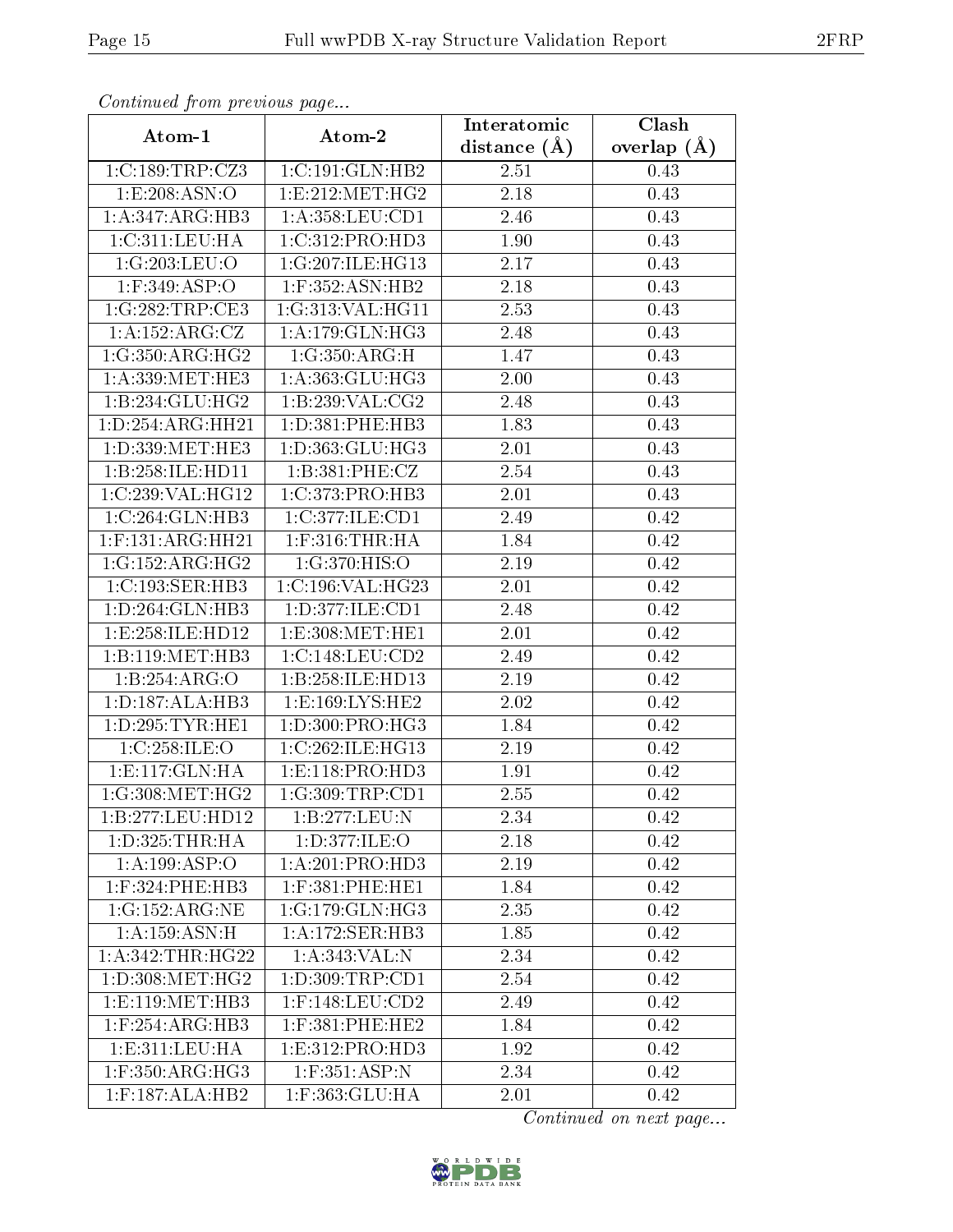| Commuca from previous page |                     | Interatomic       | Clash           |
|----------------------------|---------------------|-------------------|-----------------|
| Atom-1                     | Atom-2              | distance $(A)$    | overlap $(\AA)$ |
| 1:G:311:LEU:HA             | 1:G:312:PRO:HD3     | 1.88              | 0.42            |
| 1:A:281:ASP:O              | 1:A:285:ILE:HG13    | 2.20              | 0.42            |
| $1:$ F:219: $GLU$ :HG3     | 1:F:366:LEU:HD11    | 2.01              | 0.42            |
| 1:E:121:ILE:HA             | 1: E: 122: PRO: HD3 | 1.92              | 0.41            |
| 1: E: 150: TYR: CE1        | 1:E:179:GLN:HB2     | 2.55              | 0.41            |
| 1:F:223:LEU:O              | $1:$ F:236:LEU:HG   | 2.20              | 0.41            |
| 1: A: 153: GLU: CA         | 1: A:176: PHE:HB3   | 2.46              | 0.41            |
| 1:A:182:ASN:HB2            | 1: A: 184: LYS: HE2 | 2.02              | 0.41            |
| 1:C:371:TYR:CD1            | 1:C:371:TYR:N       | 2.88              | 0.41            |
| $1:$ F:147:ALA:HA          | 1:F:183:VAL:HG23    | 2.02              | 0.41            |
| 1:G:342:THR:HG22           | 1:G:343:VAL:N       | 2.36              | 0.41            |
| 1:E:234:GLU:HG2            | 1:E:239:VAL:HG22    | 2.01              | 0.41            |
| $1:$ F:130:ARG:C           | 1:F:132:LEU:N       | 2.73              | 0.41            |
| 1:G:224:LEU:HD21           | 1:G:319:GLN:OE1     | 2.19              | 0.41            |
| 1: A:295:TYR:HB2           | 1:A:299:GLY:HA2     | 2.03              | 0.41            |
| 1:C:197:MET:HG3            | 1:C:358:LEU:HD23    | 2.02              | 0.41            |
| 1:C:289:LYS:NZ             | 1:D:253:THR:HG23    | 2.35              | 0.41            |
| 1: E: 134: ILE: HB         | 1: E: 220: GLU: HG3 | 2.02              | 0.41            |
| 1:G:259:ALA:HA             | 1:G:262:ILE:HD12    | 2.02              | 0.41            |
| 1:B:264:GLN:HB3            | 1:B:377:ILE:CD1     | 2.51              | 0.41            |
| 1:G:203:LEU:HD21           | 1:G:207:ILE:HD11    | $\overline{2.02}$ | 0.41            |
| 1:G:294:ARG:HD3            | 1:G:295:TYR:H       | 1.85              | 0.41            |
| 1:G:351:ASP:O              | 1:G:353:PHE:N       | 2.54              | 0.41            |
| 1:A:354:VAL:O              | 1:A:354:VAL:HG12    | 2.21              | 0.41            |
| 1:B:234:GLU:HG2            | 1:B:239:VAL:HG23    | 2.03              | 0.41            |
| 1:D:219:GLU:HG3            | 1:D:366:LEU:HD11    | $\overline{2}.03$ | 0.41            |
| 1:G:358:LEU:HD23           | 1:G:359:THR:N       | 2.36              | 0.41            |
| 1:A:171:GLU:HB2            | $1:$ F:189:TRP:CZ2  | 2.55              | 0.41            |
| 1:E:357:MET:HG3            | 1:E:358:LEU:H       | 1.85              | 0.41            |
| $1:$ F:257:ILE:O           | $1:$ F:260:HIS:HB2  | 2.21              | 0.41            |
| 1:G:139:ALA:O              | 1:G:334:GLN:HB2     | 2.20              | 0.41            |
| 1:A:258:ILE:N              | 1:A:258:ILE:HD12    | 2.36              | 0.41            |
| 1:C:292:GLU:O              | 1:D:290:ASP:HB2     | 2.21              | 0.41            |
| 1:D:226:GLY:N              | 1:D:235:GLY:HA3     | 2.35              | 0.41            |
| 1:G:343:VAL:HG22           | 1:G:362:CYS:SG      | 2.61              | 0.41            |
| 1: A:203:LEU:O             | 1:A:207:ILE:HG13    | 2.20              | 0.41            |
| 1:B:266:THR:C              | 1:B:268:SER:H       | 2.22              | 0.41            |
| 1:B:311:LEU:HA             | 1:B:312:PRO:HD3     | 1.89              | 0.41            |
| 1:E:187:ALA:HB3            | 1:F:169:LYS:HE2     | 2.03              | 0.41            |
| 1:E:329:PHE:C              | 1: E: 331: MET:H    | 2.24              | 0.41            |
| $1:$ F:210:ARG:HD2         | $1:$ F:210:ARG:HA   | 1.97              | 0.41            |

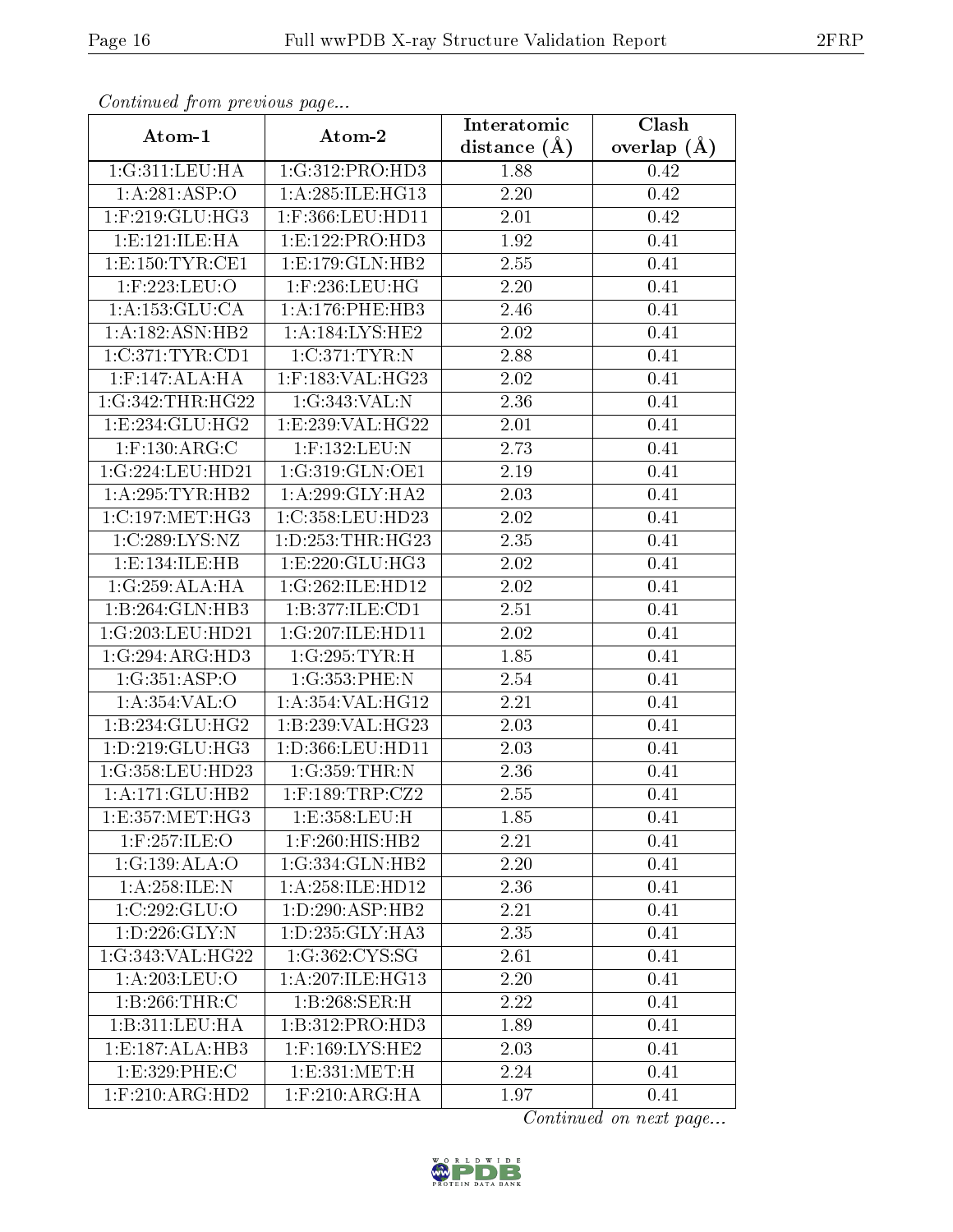| Atom-1               | Atom-2               | Interatomic    | Clash         |
|----------------------|----------------------|----------------|---------------|
|                      |                      | distance $(A)$ | overlap $(A)$ |
| 1: A:176: PHE:N      | 1: A:176: PHE:CD1    | 2.89           | 0.40          |
| 1: A:308: MET:HG2    | 1: A:309:TRP:CD1     | 2.55           | 0.40          |
| 1: A:351: ASP:OD1    | 1: A:355:LYS:HE2     | 2.22           | 0.40          |
| 1:E:207:ILE:O        | 1: E: 211: LEU: HD13 | 2.21           | 0.40          |
| 1:G:135:ARG:HH11     | 1:G:135:ARG:HG3      | 1.85           | 0.40          |
| 1:B:202:MET:HG2      | 1:B:203:LEU:N        | 2.36           | 0.40          |
| 1:G:193:SER:HB2      | 1:G:195:GLN:HE22     | 1.86           | 0.40          |
| 1: A:257: ILE: O     | 1:A:260:HIS:HB2      | 2.22           | 0.40          |
| 1: E: 258: ILE: O    | 1: E: 262: ILE: HG13 | 2.22           | 0.40          |
| 1: E:289: LYS: HA    | 1:E:294:ARG:O        | 2.21           | 0.40          |
| 1: E: 194: ARG: HH22 | 1: E: 347: ARG: CZ   | 2.34           | 0.40          |
| 1:F:276:VAL:HB       | $1:$ F:325:THR:HB    | 2.03           | 0.40          |
| 1:C:138:LEU:HD22     | 1:C:333:SER:HB2      | 2.04           | 0.40          |
| 1:G:193:SER:HB2      | 1:G:195:GLN:HE21     | 1.85           | 0.40          |
| 1:B:258:ILE:O        | 1:B:262:ILE:HG13     | 2.21           | 0.40          |
| 1: B:371: TYR:O      | 1:B:373:PRO:HD3      | 2.22           | 0.40          |

There are no symmetry-related clashes.

### 5.3 Torsion angles (i)

#### 5.3.1 Protein backbone (i)

In the following table, the Percentiles column shows the percent Ramachandran outliers of the chain as a percentile score with respect to all X-ray entries followed by that with respect to entries of similar resolution.

The Analysed column shows the number of residues for which the backbone conformation was analysed, and the total number of residues.

| Mol | Chain        | Analysed        | Favoured   | Allowed     | Outliers |     |    | Percentiles |
|-----|--------------|-----------------|------------|-------------|----------|-----|----|-------------|
|     | А            | 278/282 (99%)   | 249 (90%)  | 27 (10%)    | $2(1\%)$ |     | 22 | 63          |
|     | B            | 278/282 (99%)   | 252 (91%)  | $22(8\%)$   | $4(1\%)$ |     | 11 | 46          |
|     | $\rm C$      | 278/282 (99%)   | 258 (93%)  | 20(7%)      | $\theta$ | 100 |    | 100         |
|     | D            | 278/282 (99%)   | 256 (92%)  | 22 (8%)     | $\theta$ | 100 |    | 100         |
| 1   | E            | 278/282 (99%)   | 246 (88%)  | 29 $(10\%)$ | $3(1\%)$ |     | 14 | 52          |
|     | $\mathbf{F}$ | $254/282(90\%)$ | 229 (90%)  | 21 (8%)     | $4(2\%)$ |     | 9  | 44          |
| 1   | G            | 239/282(85%)    | 208 (87%)  | 27 $(11\%)$ | $4(2\%)$ |     | 9  | 42          |
| All | All          | 1883/1974 (95%) | 1698 (90%) | 168 (9%)    | 17 (1%)  |     | 17 | 57          |



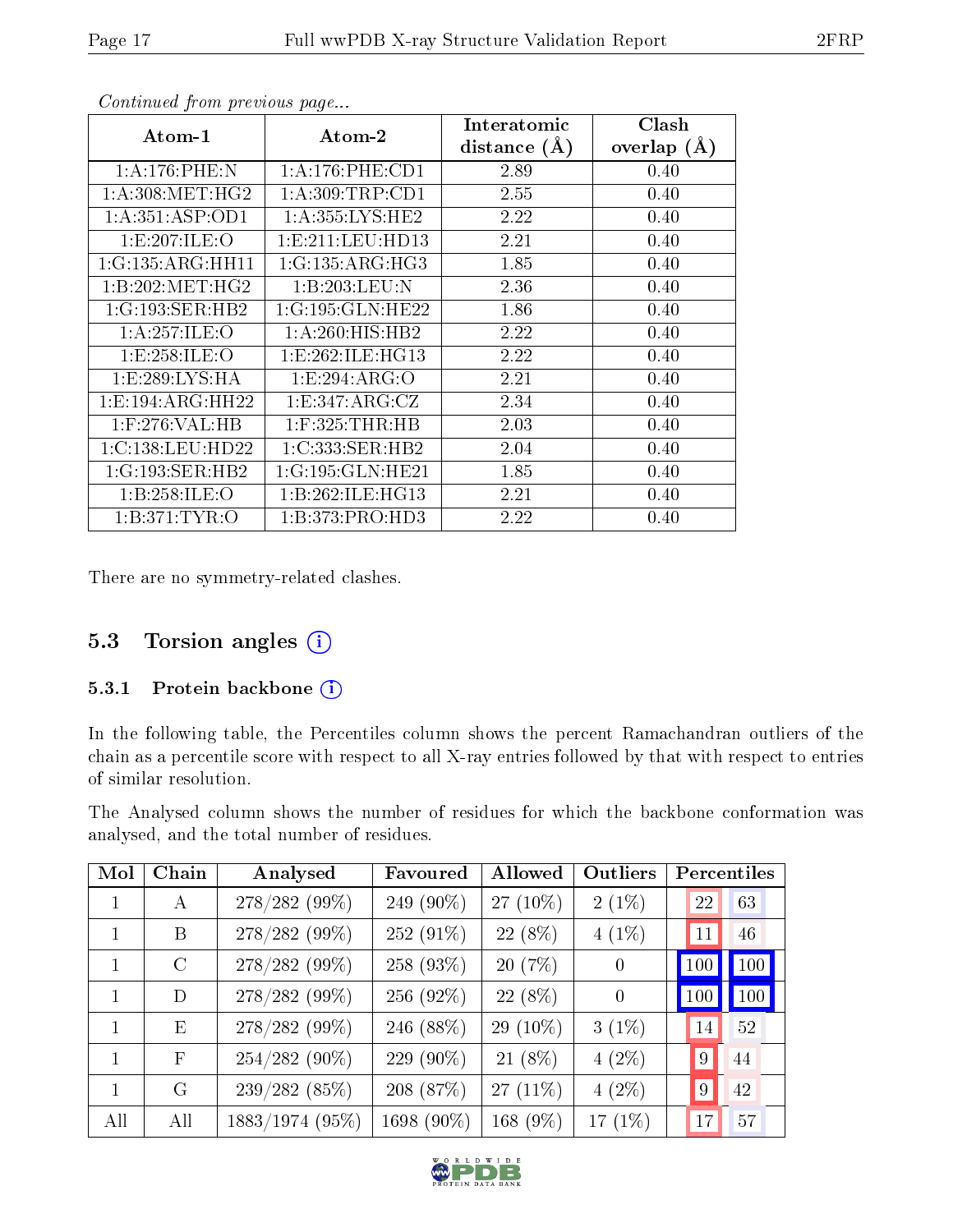| Mol            | Chain                   | $\operatorname{Res}% \left( \mathcal{N}\right) \equiv\operatorname{Res}(\mathcal{N}_{0},\mathcal{N}_{0})$ | Type                 |
|----------------|-------------------------|-----------------------------------------------------------------------------------------------------------|----------------------|
| $\mathbf{1}$   | E                       | 300                                                                                                       | <b>PRO</b>           |
| $\mathbf{1}$   | $\overline{\mathrm{F}}$ | 352                                                                                                       | <b>ASN</b>           |
| $\mathbf 1$    | $\overline{\mathrm{G}}$ | 352                                                                                                       | <b>ASN</b>           |
| $\mathbf 1$    | $\mathbf E$             | 330                                                                                                       | ASP                  |
| $\overline{1}$ | $\overline{\rm G}$      | 224                                                                                                       | LEU                  |
| $\mathbf{1}$   | $\overline{\rm A}$      | 201                                                                                                       | PRO                  |
| $\mathbf{1}$   | $\overline{\mathrm{B}}$ | 127                                                                                                       | PRO                  |
| $\mathbf{1}$   | $\overline{\mathrm{B}}$ | 230                                                                                                       | $\rm GLY$            |
| $\mathbf{1}$   | $\mathbf F$             | 131                                                                                                       | $\rm{ARG}$           |
| $\mathbf{1}$   | $\overline{\mathrm{G}}$ | 349                                                                                                       | ASP                  |
| $\mathbf{1}$   | $\overline{B}$          | 352                                                                                                       | <b>ASN</b>           |
| $\mathbf{1}$   | $\overline{\mathrm{E}}$ | 144                                                                                                       | SER                  |
| $\overline{1}$ | $\overline{\mathrm{F}}$ | 240                                                                                                       | $\overline{\rm ALA}$ |
| $\mathbf 1$    | $\overline{\mathrm{F}}$ | 300                                                                                                       | PRO                  |
| $\mathbf 1$    | $\overline{\mathrm{G}}$ | 230                                                                                                       | GLY                  |
| 1              | А                       | 315                                                                                                       | PRO                  |
| 1              | B                       | 300                                                                                                       | PRO                  |

All (17) Ramachandran outliers are listed below:

#### 5.3.2 Protein sidechains  $(i)$

In the following table, the Percentiles column shows the percent sidechain outliers of the chain as a percentile score with respect to all X-ray entries followed by that with respect to entries of similar resolution.

The Analysed column shows the number of residues for which the sidechain conformation was analysed, and the total number of residues.

| Mol          | Chain         | Analysed         | Rotameric  | Outliers | Percentiles |
|--------------|---------------|------------------|------------|----------|-------------|
| $\mathbf{1}$ | А             | $230/231$ (100%) | 214 (93%)  | 16 (7%)  | 15<br>40    |
| 1            | B             | 230/231 (100%)   | 221 (96%)  | $9(4\%)$ | 56<br>32    |
| 1            | $\mathcal{C}$ | $230/231$ (100%) | 226 (98%)  | $4(2\%)$ | 78<br>60    |
| $\mathbf{1}$ | D             | $230/231$ (100%) | 223 (97%)  | 7(3%)    | 63<br>41    |
| $\mathbf{1}$ | E             | 230/231 (100%)   | 223 (97%)  | 7(3%)    | 63<br>41    |
| 1            | $\mathbf{F}$  | $211/231(91\%)$  | 205 (97%)  | 6(3%)    | 65<br>43    |
| 1            | G             | 201/231(87%)     | 190 (94%)  | 11 (6%)  | 47<br>21    |
| All          | All           | 1562/1617 (97%)  | 1502 (96%) | 60 (4%)  | 57<br>33    |

All (60) residues with a non-rotameric sidechain are listed below:

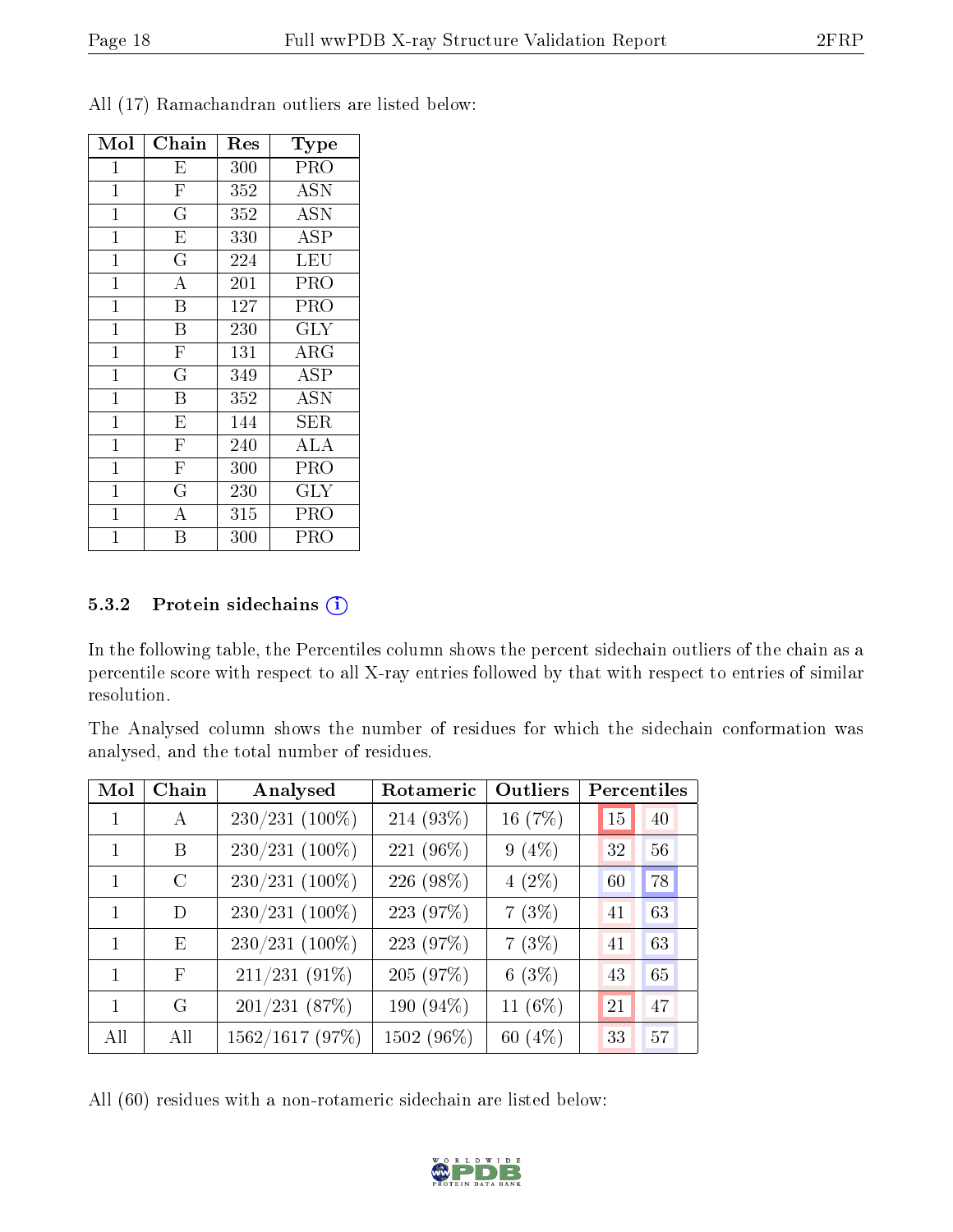| Mol            | Chain                                                                   | Res              | Type                    |
|----------------|-------------------------------------------------------------------------|------------------|-------------------------|
| $\mathbf{1}$   | $\overline{A}$                                                          | 108              | $\overline{\text{ASP}}$ |
| $\mathbf{1}$   | $\overline{A}$                                                          | $\overline{115}$ | LEU                     |
| $\overline{1}$ | $\frac{\overline{A}}{\overline{A}}$                                     | 117              | $\overline{\text{GLN}}$ |
| $\mathbf{1}$   |                                                                         | 148              | $\overline{\text{LEU}}$ |
| $\mathbf{1}$   | $\frac{\overline{A}}{\overline{A}}$                                     | 149              | GLU                     |
| $\overline{1}$ |                                                                         | 156              | PHE                     |
| $\overline{1}$ | $\overline{A}$                                                          | 169              | $\overline{\text{LYS}}$ |
| $\overline{1}$ |                                                                         | 176              | PHE                     |
| $\overline{1}$ |                                                                         | 179              | $\overline{\text{GLN}}$ |
| $\mathbf{1}$   |                                                                         | 188              | <b>HIS</b>              |
| $\overline{1}$ | $\frac{\overline{A}}{\overline{A}}$ $\frac{\overline{A}}{\overline{A}}$ | 195              | $\overline{\text{GLN}}$ |
| $\mathbf{1}$   |                                                                         | 202              | MET                     |
| $\overline{1}$ | $\frac{1}{\mathbf{A}}$                                                  | 270              | PHE                     |
| $\overline{1}$ | $\frac{\overline{A}}{\overline{A}}$                                     | 301              | $\overline{\text{GLN}}$ |
| $\overline{1}$ |                                                                         | 303              | PHE                     |
| $\mathbf{1}$   | $\overline{A}$                                                          | 316              | THR                     |
| $\overline{1}$ | $\overline{\mathbf{B}}$                                                 | 146              | <b>ASN</b>              |
| $\overline{1}$ | $\overline{\mathbf{B}}$                                                 | 188              | $\overline{HIS}$        |
| $\mathbf{1}$   | $\overline{\mathrm{B}}$                                                 | 195              | $\overline{\text{GLN}}$ |
| $\mathbf{1}$   | $\overline{\mathrm{B}}$                                                 | 202              | $\overline{\text{MET}}$ |
| $\mathbf{1}$   | $\overline{\mathrm{B}}$                                                 | 224              | $\overline{\text{LEU}}$ |
| $\mathbf{1}$   | $\overline{\mathrm{B}}$                                                 | 227              | $\overline{\text{ASP}}$ |
| $\overline{1}$ | $\overline{\mathrm{B}}$                                                 | 277              | $\overline{\text{LEU}}$ |
| $\mathbf{1}$   | $\boldsymbol{B}$                                                        | 303              | PHE                     |
| $\mathbf{1}$   | $\boldsymbol{B}$                                                        | 344              | GLU                     |
| $\overline{1}$ |                                                                         | 188              | $\overline{HIS}$        |
| $\overline{1}$ |                                                                         | 202              | $\overline{\text{MET}}$ |
| $\overline{1}$ | $\frac{\overline{\text{C}}}{\overline{\text{C}}}}$                      | 224              | LEU                     |
| $\mathbf 1$    |                                                                         | 303              | PHE                     |
| $\mathbf{1}$   | D                                                                       | 146              | $\overline{\text{ASN}}$ |
| $\mathbf 1$    | D                                                                       | 152              | ${\rm ARG}$             |
| $\overline{1}$ | D                                                                       | 188              | $\overline{HIS}$        |
| $\mathbf{1}$   | $\overline{D}$                                                          | 194              | $\overline{\text{ARG}}$ |
| $\mathbf 1$    | $\overline{\mathrm{D}}$                                                 | $\overline{202}$ | MET                     |
| $\mathbf 1$    | $\overline{\rm D}$                                                      | 292              | $\overline{\text{GLU}}$ |
| $\mathbf 1$    | D                                                                       | 303              | PHE                     |
| $\mathbf{1}$   | $\overline{E}$                                                          | 142              | $\rm{ARG}$              |
| $\mathbf 1$    | $\overline{\mathrm{E}}$                                                 | 152              | $\overline{\rm{ARG}}$   |
| $\mathbf 1$    | $\overline{\mathrm{E}}$                                                 | 188              | $\overline{HIS}$        |
| $\mathbf{1}$   | $\overline{\mathrm{E}}$                                                 | 195              | $\overline{\text{GLN}}$ |
| $\mathbf{1}$   | $\overline{\mathrm{E}}$                                                 | 280              | $\overline{\rm{ARG}}$   |
| $\mathbf{1}$   | $\overline{\mathrm{E}}$                                                 | 300              | $\overline{\text{PRO}}$ |
| $\mathbf 1$    | E                                                                       | 303              | PHE                     |

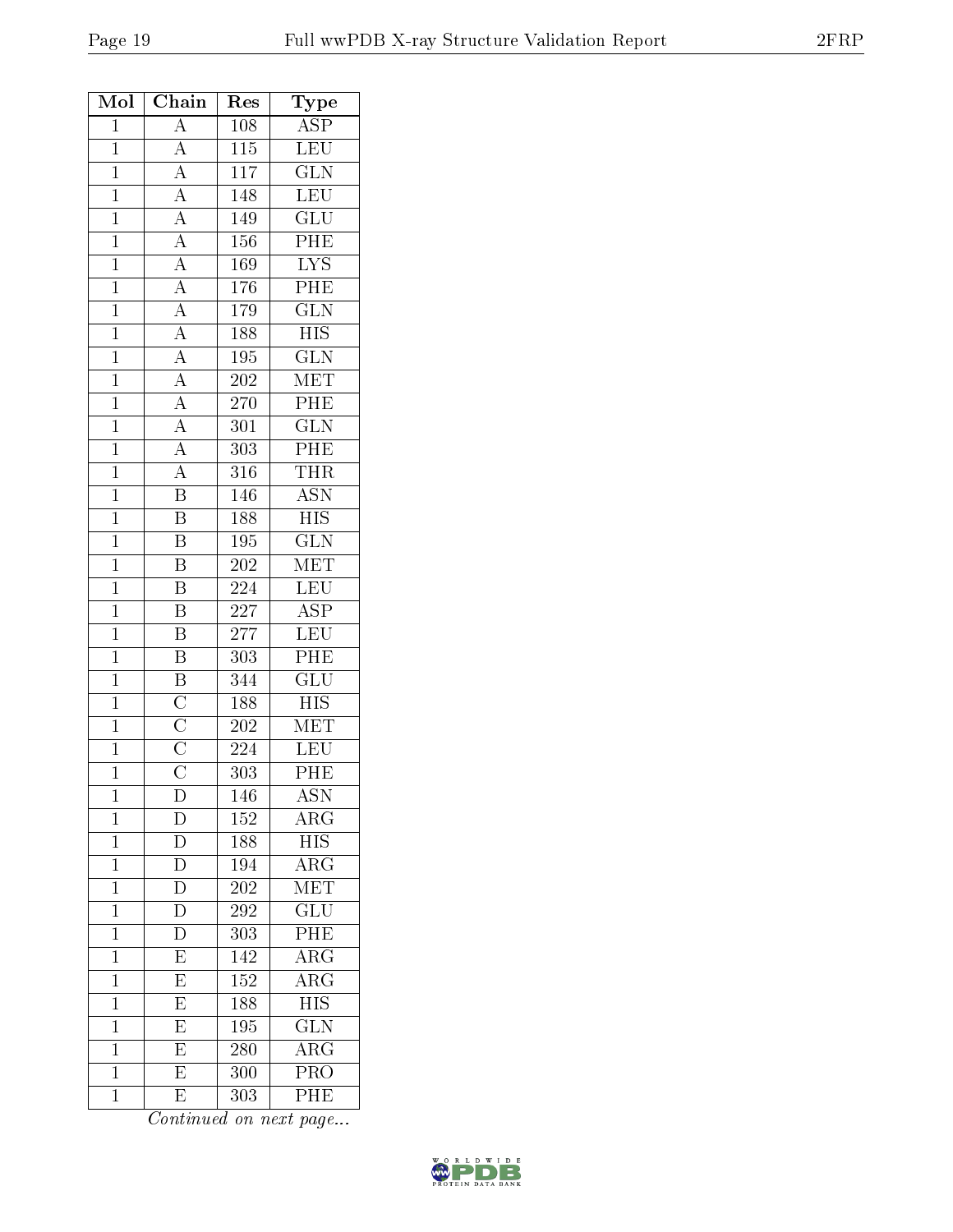| Mol            | Chain                   | Res | Type                    |
|----------------|-------------------------|-----|-------------------------|
| $\mathbf{1}$   | $\mathbf{F}$            | 133 | THR                     |
| $\mathbf{1}$   | $\overline{\mathrm{F}}$ | 135 | $\rm{ARG}$              |
| $\mathbf{1}$   | $\overline{\mathrm{F}}$ | 156 | PHE                     |
| $\mathbf{1}$   | $\overline{\mathrm{F}}$ | 188 | <b>HIS</b>              |
| $\mathbf 1$    | $\overline{\mathrm{F}}$ | 227 | <b>ASP</b>              |
| $\mathbf{1}$   | $\overline{F}$          | 292 | GLU                     |
| $\mathbf{1}$   | $\overline{\mathrm{G}}$ | 129 | <b>LEU</b>              |
| $\mathbf{1}$   | $\overline{\mathrm{G}}$ | 142 | $\rm{ARG}$              |
| $\overline{1}$ | $\overline{\mathrm{G}}$ | 173 | <b>ASP</b>              |
| $\overline{1}$ | $\overline{\mathrm{G}}$ | 195 | $\overline{\text{GLN}}$ |
| $\overline{1}$ | $\overline{\mathrm{G}}$ | 256 | <b>ASP</b>              |
| $\overline{1}$ | $\overline{\mathrm{G}}$ | 290 | <b>ASP</b>              |
| $\mathbf{1}$   | $\overline{\mathrm{G}}$ | 294 | $\rm{ARG}$              |
| $\mathbf{1}$   | $\overline{\rm G}$      | 301 | <b>GLN</b>              |
| 1              | $\overline{\mathrm{G}}$ | 350 | ${\rm ARG}$             |
| $\mathbf 1$    | G                       | 370 | HIS                     |
| $\overline{1}$ | G                       | 383 | ${\rm SER}$             |

Some sidechains can be flipped to improve hydrogen bonding and reduce clashes. All (35) such sidechains are listed below:

| Mol            | Chain                               | Res | Type                      |  |
|----------------|-------------------------------------|-----|---------------------------|--|
| $\mathbf{1}$   | $\overline{A}$                      | 179 | <b>GLN</b>                |  |
| $\overline{1}$ | $\overline{A}$                      | 204 | $\overline{\text{GLN}}$   |  |
| $\overline{1}$ | $\overline{A}$                      | 225 | <b>ASN</b>                |  |
| $\mathbf{1}$   | $\overline{A}$                      | 237 | $\overline{\mathrm{ASN}}$ |  |
| $\overline{1}$ | $\overline{A}$                      | 334 | $\rm GLN$                 |  |
| $\overline{1}$ | $\overline{\mathrm{B}}$             | 120 | <b>GLN</b>                |  |
| $\overline{1}$ | $\overline{\mathrm{B}}$             | 191 | $\overline{\text{GLN}}$   |  |
| $\overline{1}$ | $\overline{\mathrm{B}}$             | 222 | GLN                       |  |
| $\overline{1}$ | $\overline{\mathrm{B}}$             | 301 | $\overline{\text{GLN}}$   |  |
| $\mathbf{1}$   | $\overline{\mathrm{B}}$             | 334 | $\overline{\text{GLN}}$   |  |
| $\overline{1}$ | $\overline{\mathbf{B}}$             | 352 | <b>ASN</b>                |  |
| $\mathbf{1}$   | $\frac{\overline{C}}{\overline{C}}$ | 159 | <b>ASN</b>                |  |
| $\overline{1}$ |                                     | 191 | $\overline{\text{GLN}}$   |  |
| $\overline{1}$ | $\frac{\overline{C}}{\overline{C}}$ | 222 | $\overline{\text{GLN}}$   |  |
| $\mathbf{1}$   |                                     | 334 | <b>GLN</b>                |  |
| $\mathbf{1}$   | $\overline{C}$                      | 352 | <b>ASN</b>                |  |
| $\overline{1}$ | $\frac{1}{D}$                       | 191 | GLN                       |  |
| $\mathbf{1}$   | $\overline{D}$                      | 222 | <b>GLN</b>                |  |
| $\overline{1}$ | $\overline{D}$                      | 232 | $\overline{\mathrm{ASN}}$ |  |
| $\mathbf{1}$   | $\overline{\rm D}$                  | 334 | <b>GLN</b>                |  |
| $\overline{1}$ | D                                   | 352 | <b>ASN</b>                |  |

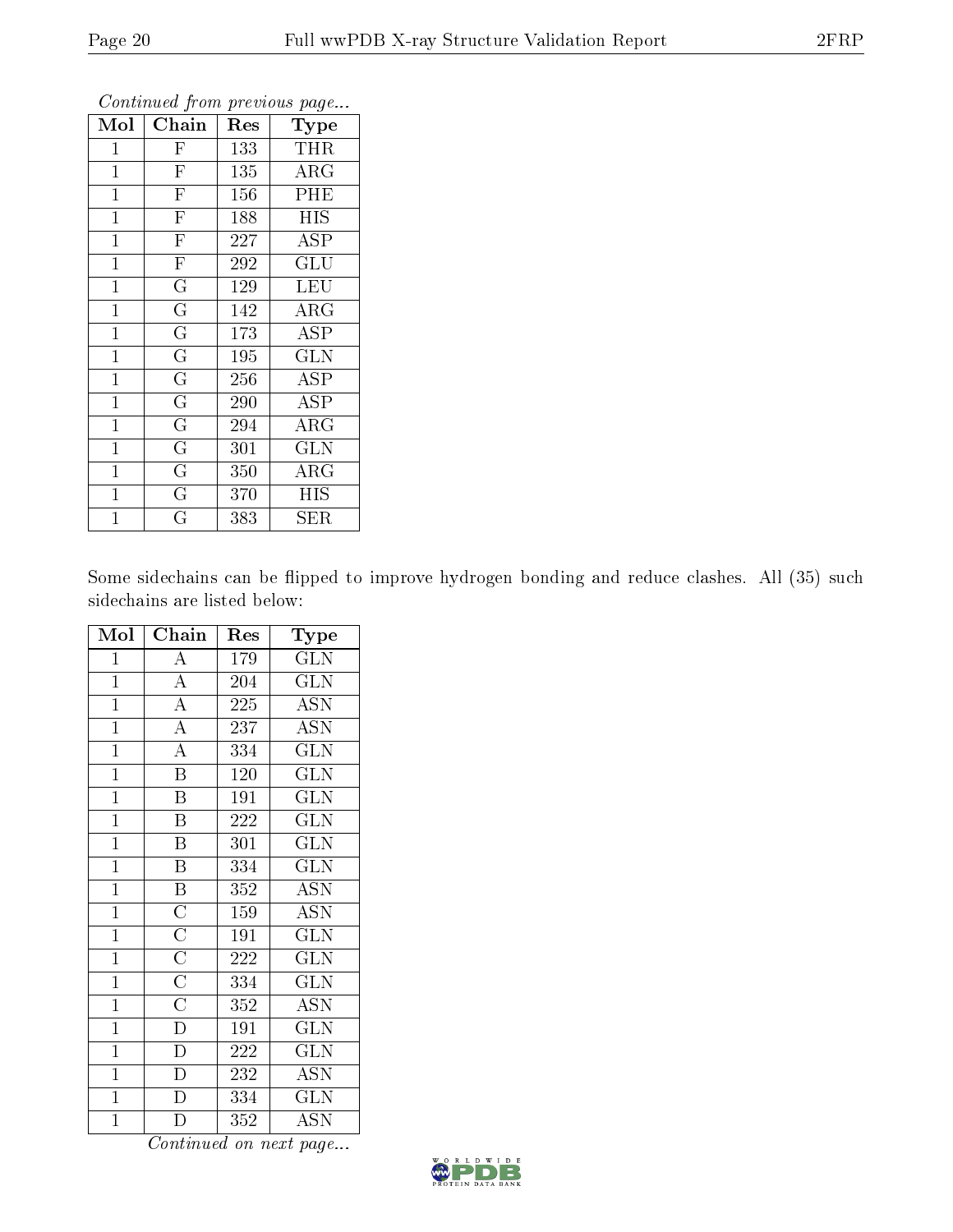| Mol          | Chain                   | Res | Type       |
|--------------|-------------------------|-----|------------|
| $\mathbf 1$  | $E_{\parallel}$         | 191 | <b>GLN</b> |
| $\mathbf{1}$ | E                       | 208 | <b>ASN</b> |
| $\mathbf{1}$ | $\overline{\mathrm{E}}$ | 237 | <b>ASN</b> |
| $\mathbf{1}$ | E                       | 291 | <b>ASN</b> |
| $\mathbf{1}$ | E                       | 334 | <b>GLN</b> |
| $\mathbf 1$  | E                       | 352 | ASN        |
| $\mathbf{1}$ | $\mathbf F$             | 222 | <b>GLN</b> |
| $\mathbf 1$  | $\overline{F}$          | 260 | <b>HIS</b> |
| $\mathbf{1}$ | $\mathbf F$             | 334 | <b>GLN</b> |
| $\mathbf 1$  | $\overline{\mathrm{G}}$ | 195 | GLN        |
| $\mathbf{1}$ | G                       | 232 | <b>ASN</b> |
| $\mathbf{1}$ | $\overline{\mathrm{G}}$ | 237 | <b>ASN</b> |
| $\mathbf{1}$ | G                       | 260 | <b>HIS</b> |
| 1            | Ġ                       | 319 | GLN        |

#### 5.3.3 RNA [O](https://www.wwpdb.org/validation/2017/XrayValidationReportHelp#rna)i

There are no RNA molecules in this entry.

#### 5.4 Non-standard residues in protein, DNA, RNA chains (i)

There are no non-standard protein/DNA/RNA residues in this entry.

#### 5.5 Carbohydrates (i)

There are no carbohydrates in this entry.

### 5.6 Ligand geometry  $(i)$

There are no ligands in this entry.

### 5.7 [O](https://www.wwpdb.org/validation/2017/XrayValidationReportHelp#nonstandard_residues_and_ligands)ther polymers  $(i)$

There are no such residues in this entry.

### 5.8 Polymer linkage issues (i)

The following chains have linkage breaks:

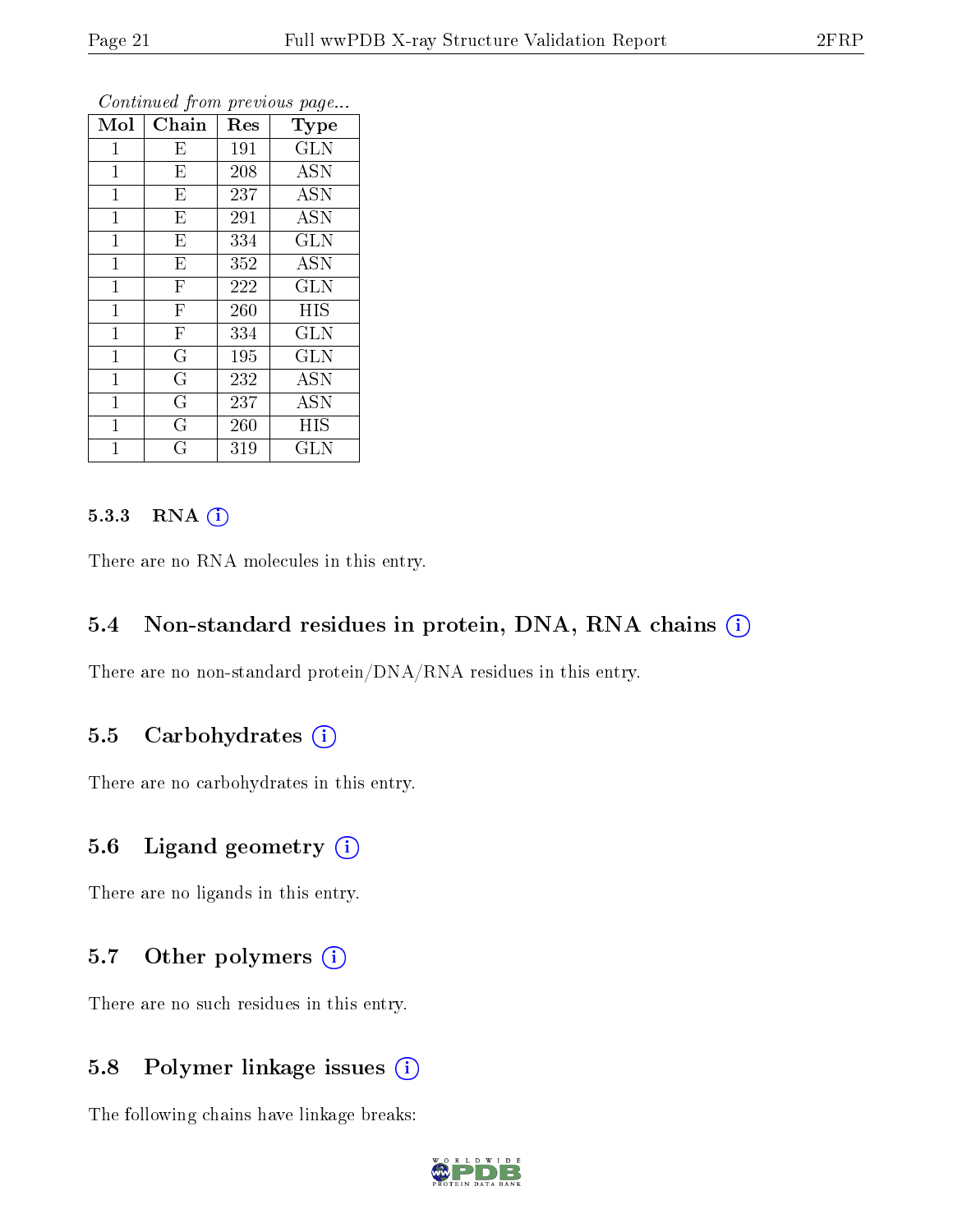|  | Mol   Chain   Number of breaks |
|--|--------------------------------|
|  |                                |

All chain breaks are listed below:

|  |         |                    | $\mid$ Model $\mid$ Chain $\mid$ Residue-1 $\mid$ Atom-1 $\mid$ Residue-2 $\mid$ Atom-2 $\mid$ Distance (Å) |
|--|---------|--------------------|-------------------------------------------------------------------------------------------------------------|
|  | 180:THR | $181 \text{ A}$ LA | 0.94                                                                                                        |